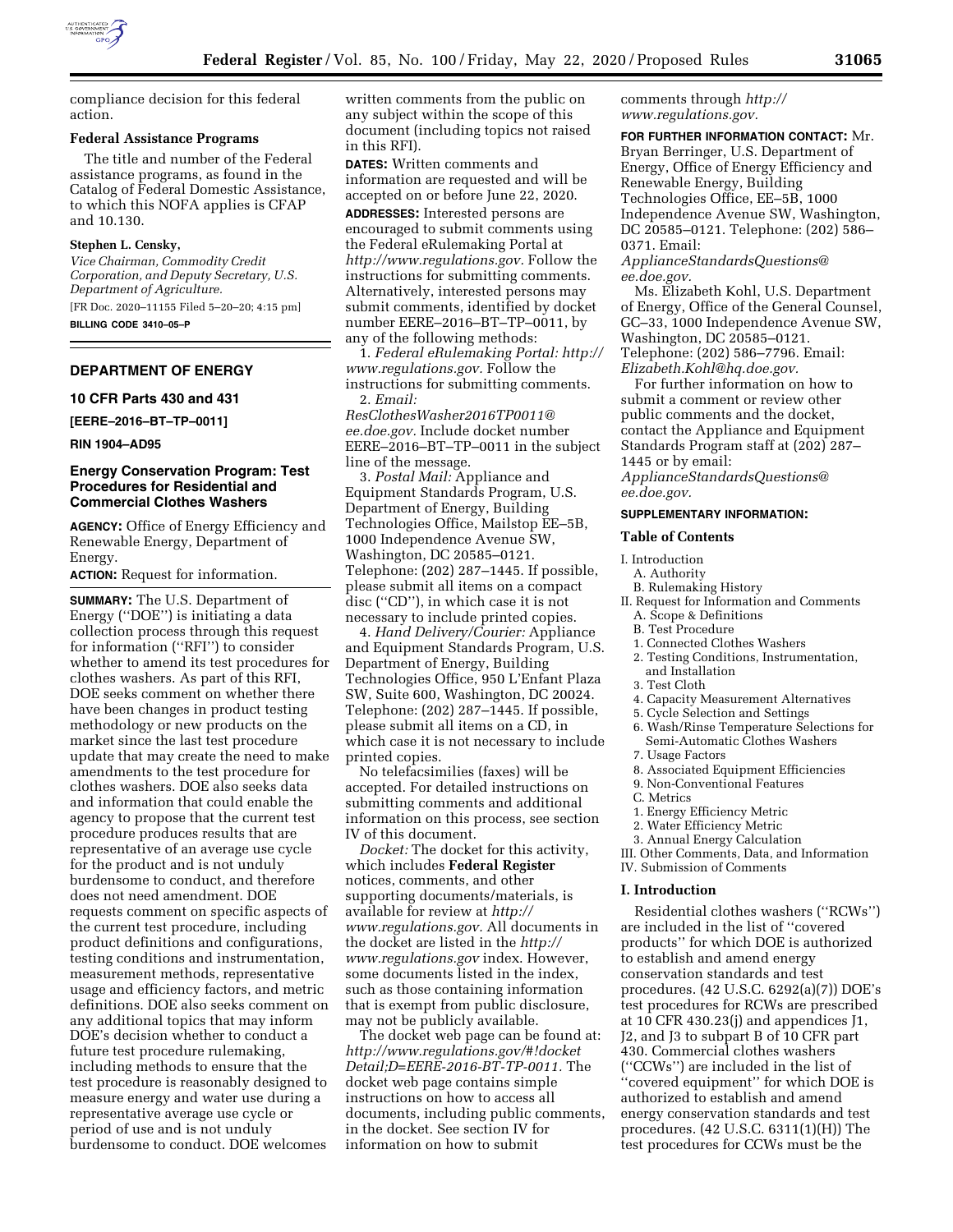same as those for established for RCWs. (42 U.S.C. 6314(a)(8)) The following sections discuss DOE's authority to establish and amend test procedures for RCWs and CCWs, as well as relevant background information regarding DOE's consideration of test procedures for these products.

### *A. Authority*

The Energy Policy and Conservation Act of 1975, as amended ("EPCA")<sup>1</sup> authorizes DOE to regulate the energy efficiency of a number of consumer products and certain industrial equipment, among other things. (42 U.S.C. 6291-6317) Title III, Part B<sup>2</sup> of EPCA established the Energy Conservation Program for Consumer Products Other Than Automobiles, which sets forth a variety of provisions designed to improve energy efficiency. These consumer products include RCWs. (42 U.S.C. 6292(a)(7)) Title III, Part C<sup>3</sup> of EPCA, added by Public Law 95–619, Title IV, section 441(a), established the Energy Conservation Program for Certain Industrial Equipment. This equipment includes CCWs. (42 U.S.C. 6311(1)(H)) Both RCWs and CCWs are the subject of this RFI.

The energy conservation program under EPCA consists essentially of four parts: (1) Testing, (2) labeling, (3) Federal energy conservation standards, and (4) certification and enforcement procedures. Relevant provisions of the Act specifically include definitions (42 U.S.C. 6291; 42 U.S.C. 6311), energy conservation standards (42 U.S.C. 6295; 42 U.S.C. 6313), test procedures (42 U.S.C. 6293; 42 U.S.C. 6314), labeling provisions (42 U.S.C. 6294; 42 U.S.C. 6315), and the authority to require information and reports from manufacturers (42 U.S.C. 6296; 42 U.S.C. 6316).

Federal energy efficiency requirements for covered products and covered equipment established under EPCA generally supersede State laws and regulations concerning energy conservation testing, labeling, and standards. (42 U.S.C. 6297; 42 U.S.C. 6316(a) and (b)) DOE may, however, grant waivers of Federal preemption for particular State laws or regulations, in accordance with the procedures and other provisions of EPCA. (42 U.S.C. 6297(d); 42 U.S.C. 6316(b)(2)(D))

The Federal testing requirements consist of test procedures that manufacturers of covered products and covered equipment must use as the basis for: (1) Certifying to DOE that their products or equipment comply with the applicable energy conservation standards adopted pursuant to EPCA (42 U.S.C. 6295(s); 42 U.S.C. 6316(a)), and (2) making representations about the efficiency of those covered products or equipment (42 U.S.C. 6293(c); 42 U.S.C. 6314(d)). Similarly, DOE must use these test procedures to determine whether the products or equipment comply with relevant standards promulgated under EPCA. (42 U.S.C. 6295(s); 42 U.S.C. 6316(a))

Under 42 U.S.C. 6293, EPCA sets forth the criteria and procedures DOE must follow when prescribing or amending test procedures for covered products. EPCA requires that any test procedures prescribed or amended under this section be reasonably designed to produce test results which measure energy efficiency, energy use or estimated annual operating cost of a covered product during a representative average use cycle or period of use and not be unduly burdensome to conduct. (42 U.S.C. 6293(b)(3))

If DOE determines that a test procedure amendment is warranted, it must publish proposed test procedures and offer the public an opportunity to present oral and written comments on them. (42 U.S.C. 6293(b)(2))

In addition, EPCA requires that DOE amend its test procedures for all covered products, including RCWs, to integrate measures of standby mode and off mode energy consumption into the overall energy efficiency, energy consumption, or other energy descriptor, taking into consideration the most current versions of Standards 62301 and 62087 of the International Electrotechnical Commission (''IEC''), unless the current test procedure already incorporates the standby mode and off mode energy consumption, or if such integration is technically infeasible. (42 U.S.C.  $6295(gg)(2)(A)$ <sup>45</sup> If an integrated test procedure is technically infeasible, DOE must prescribe separate standby mode and off mode energy use test procedures for the covered product, if a separate test is technically feasible. (*Id.*) As described in the following sections, DOE's current clothes washer test procedure includes provisions for

measuring energy consumption in standby mode and off mode.

EPCA also requires that, at least once every 7 years, DOE evaluate test procedures for each type of covered product, including clothes washers, to determine whether amended test procedures would more accurately or fully comply with the requirements for the test procedures to not be unduly burdensome to conduct and be reasonably designed to produce test results that reflect energy efficiency, energy use, and estimated operating costs during a representative average use cycle or period of use. (42 U.S.C.  $6293(b)(1)(A))$  If the Secretary determines, on his own behalf or in response to a petition by any interested person, that a test procedure should be prescribed or amended, the Secretary shall promptly publish in the **Federal Register** proposed test procedures and afford interested persons an opportunity to present oral and written data, views, and arguments with respect to such procedures. The comment period on a proposed rule to amend a test procedure shall be at least 60 days and may not exceed 270 days. In prescribing or amending a test procedure, the Secretary shall take into account such information as the Secretary determines relevant to such procedure, including technological developments relating to energy use or energy efficiency of the type (or class) of covered products involved. (42 U.S.C. 6293(b)(2)) If DOE determines that test procedure revisions are not appropriate, DOE must publish its determination not to amend the test procedures. DOE is publishing this RFI to collect data and information to inform its decision pursuant to the 7 year review requirement specified in EPCA. (42 U.S.C. 6293(b)(1)(A))

Additionally, EPCA requires the test procedures for CCWs to be the same as the test procedures established for RCWs. (42 U.S.C. 6314(a)(8)) As with the test procedures for RCWs, EPCA requires that DOE evaluate, at least once every 7 years, the test procedures for CCWs to determine whether amended test procedures would more accurately or fully comply with the requirements for the test procedures to not be unduly burdensome to conduct and be reasonably designed to produce test results that reflect energy efficiency, energy use, and estimated operating costs during a representative average use cycle. (42 U.S.C. 6314(a)(1)) This document also seeks input from the public to assist in a determination as to whether amendments to test procedures are necessary in the context of CCWs.

<sup>1</sup>All references to EPCA in this document refer to the statute as amended through America's Water Infrastructure Act of 2018, Public Law 115–270 (October 23, 2018).

<sup>2</sup>For editorial reasons, upon codification in the U.S. Code, Part B was redesignated Part A.

<sup>3</sup>For editorial reasons, upon codification in the U.S. Code, Part C was redesignated Part A–1.

<sup>4</sup> IEC Standard 62087 addresses the methods of measuring the power consumption of audio, video, and related equipment and is not relevant to clothes washers.

<sup>5</sup>EPCA does not contain an analogous provision for commercial equipment.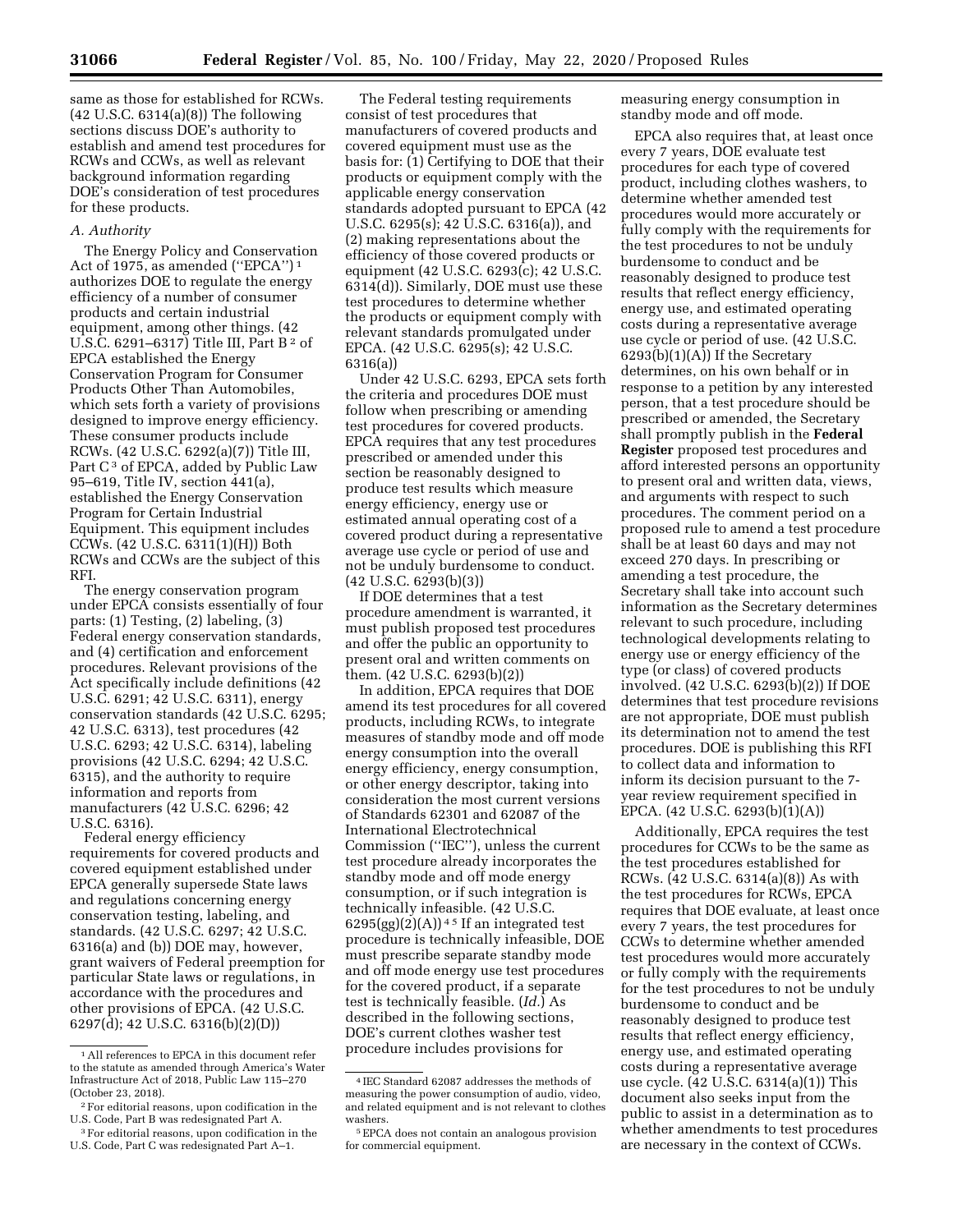#### *B. Rulemaking History*

DOE originally established its clothes washer test procedure, codified at 10 CFR part 430, subpart B, appendix J (''Appendix J''), in a September 1977 final rule. 42 FR 49802 (Sept. 28, 1977). Since that time, the test procedure has undergone a number of amendments. In August 1997, DOE published a final rule (''August 1997 Final Rule'') amending Appendix J to include a measurement of remaining moisture content (''RMC'') to account for more efficient water extraction and to reflect changes in clothes washer features and consumer usage patterns, among other changes. 62 FR 45484 (Aug. 27, 1997). The August 1997 Final Rule also established an appendix J1 at 10 CFR part 430, subpart B (''Appendix J1''), which included a new definition of the energy test cycle, new energy test cloth pre-conditioning requirements, the use of a third load size (average load) for adaptive water fill control systems, a load size table for all clothes washers (including clothes washers with manual water fill control systems), and a simplified Temperature Use Factor (''TUF'') 6 table, among other minor technical changes. *Id.* 

In the January 2001 Final Rule, DOE provided further minor technical amendments to Appendix J and Appendix J1, as well as a sunset provision specifying that the provisions of Appendix J would expire on December 31, 2003. 66 FR 3313. Additional amendments to Appendix J1 included, among other things, a methodology for developing correction factors for each new lot of test cloth to reduce variability in the RMC measurement due to differences in test cloth lots. *Id.* 

In March 2012, DOE published a final rule (''March 2012 Final Rule'') amending Appendix J1 to expand the load size table to accommodate clothes washers with capacities up to 6 cubic feet (''cu.ft.'') as well as some other minor changes. 77 FR 13887 (March 7, 2012). The March 2012 Final Rule also established a new test procedure at 10 CFR part 430, subpart B, appendix J2 (''Appendix J2''), which incorporated the following amendments: (1) Provisions for measuring energy consumption in standby mode and off mode; (2) a more comprehensive efficiency metric for water consumption; (3) a more accurate reflection of consumer usage patterns; (4) revisions to the energy test cycle

definition; (5) revisions to the capacity measurement method; (6) revisions related to the test cloth, including the preconditioning detergent and test equipment; (7) clarification of certain testing conditions and certain provisions of the test procedure; and (8) revisions to the calculation for annual operating cost. 77 FR 13887, 13891. The March 2012 Final Rule also removed the obsolete Appendix J. 77 FR 13887, 13892.

On August 5, 2015, DOE published a final rule (''August 2015 Final Rule'') that provided clarifying edits to Appendix J1 and Appendix J2. 80 FR 46729. The August 2015 Final Rule also moved the test cloth qualification procedures from Appendix J1 and Appendix J2 to a new test procedure at 10 CFR part 430, subpart B, appendix J3 (''Appendix J3''). The test cloth qualification procedure specifies a standard extractor RMC test to evaluate the moisture absorption and retention characteristics, and to develop a unique correction curve for each new lot of test cloth, which helps ensure that a consistent RMC measurement is obtained for any test cloth lot used during testing. This procedure is performed for each new lot of test cloth before the cloths can be used in the test procedure provisions that measure clothes washer performance; it is not performed as part of the testing required for any particular unit under test. Therefore, DOE moved the test cloth qualification procedure to the new Appendix J3 as a standalone test method to improve the clarity and overall logical flow of the Appendix J1 and Appendix J2 test procedures. *Id.*  The correction factors developed for each new cloth lot are used to adjust the RMC measurements obtained when performing an Appendix J1 or Appendix J2 test on an individual clothes washer unit.

The current version of the test procedure at Appendix J2 includes provisions for determining modified energy factor (''MEF'') and integrated modified energy factor (''IMEF'') in cubic feet per kilowatt-hour per cycle (''cu.ft./kWh/cycle''); and water factor (''WF'') and integrated water factor (''IWF'') in gallons per cycle per cubic feet (''gal/cycle/cu.ft.''). RCWs manufactured on or after January 1, 2018 must meet current energy conservation standards, which are based on IMEF and IWF, as determined using Appendix J2. 10 CFR 430.23(j)(2)(ii) and  $(4)(ii)$ ; 430.32 $(g)(4)$  CCWs manufactured on or after January 1, 2018 must meet energy conservation standards for this

equipment based on MEF 7 and IWF, which are also determined using Appendix J2. 10 CFR 431.154 and 10 CFR 431.156(b)

# **II. Request for Information and Comments**

As an initial matter, DOE seeks comment on whether there have been changes in product testing methodology or new products on the market since the last test procedure update. DOE also seeks data and information that could enable the agency to propose that the current test procedure produces results that are representative of an average use cycle for the product and is not unduly burdensome to conduct, and therefore does not need amendment. DOE also seeks information on whether an existing private-sector developed test procedure would produce such results and should be adopted by DOE rather than DOE establishing its own test procedure, either entirely or by adopting only certain provisions of one or more private-sector developed tests.

In the following sections, DOE has also identified a variety of issues on which it seeks input to determine whether amended test procedures for clothes washers would more accurately or fully comply with the requirements in EPCA that test procedures: (1) Be reasonably designed to produce test results which reflect energy use during a representative average use cycle, and (2) not be unduly burdensome to conduct. (42 U.S.C. 6293(b)(3), 6314(a)(2))

Additionally, DOE welcomes comments on other issues relevant to the conduct of this process that may not be specifically identified in this document. In particular, DOE notes that under Executive Order 13771, ''Reducing Regulation and Controlling Regulatory Costs,'' Executive Branch agencies such as DOE are directed to manage the costs associated with the imposition of expenditures required to comply with Federal regulations. 82 FR 9339 (Feb. 3, 2017). Consistent with that Executive Order, DOE also encourages the public to provide input on measures DOE could take to lower the cost of its regulations applicable to RCWs and CCWs, consistent with the requirements of EPCA.

<sup>6</sup>As described in more detail later in this document, TUFs are weighting factors that represent the percentage of wash cycles for which consumers choose a particular wash/rinse temperature selection.

<sup>7</sup>For CCWs, the energy conservation standards at 10 CFR 431.156 refer to MEF as ''MEFJ2'' to distinguish MEF as calculated using Appendix J2 from MEF as calculated from Appendix J1, which was the basis for energy conservation standards prior to January 1, 2018. Due to several differences (*e.g.,* the capacity measurement and the drying energy calculation), the MEF metrics in Appendices J1 and J2 are not equivalent.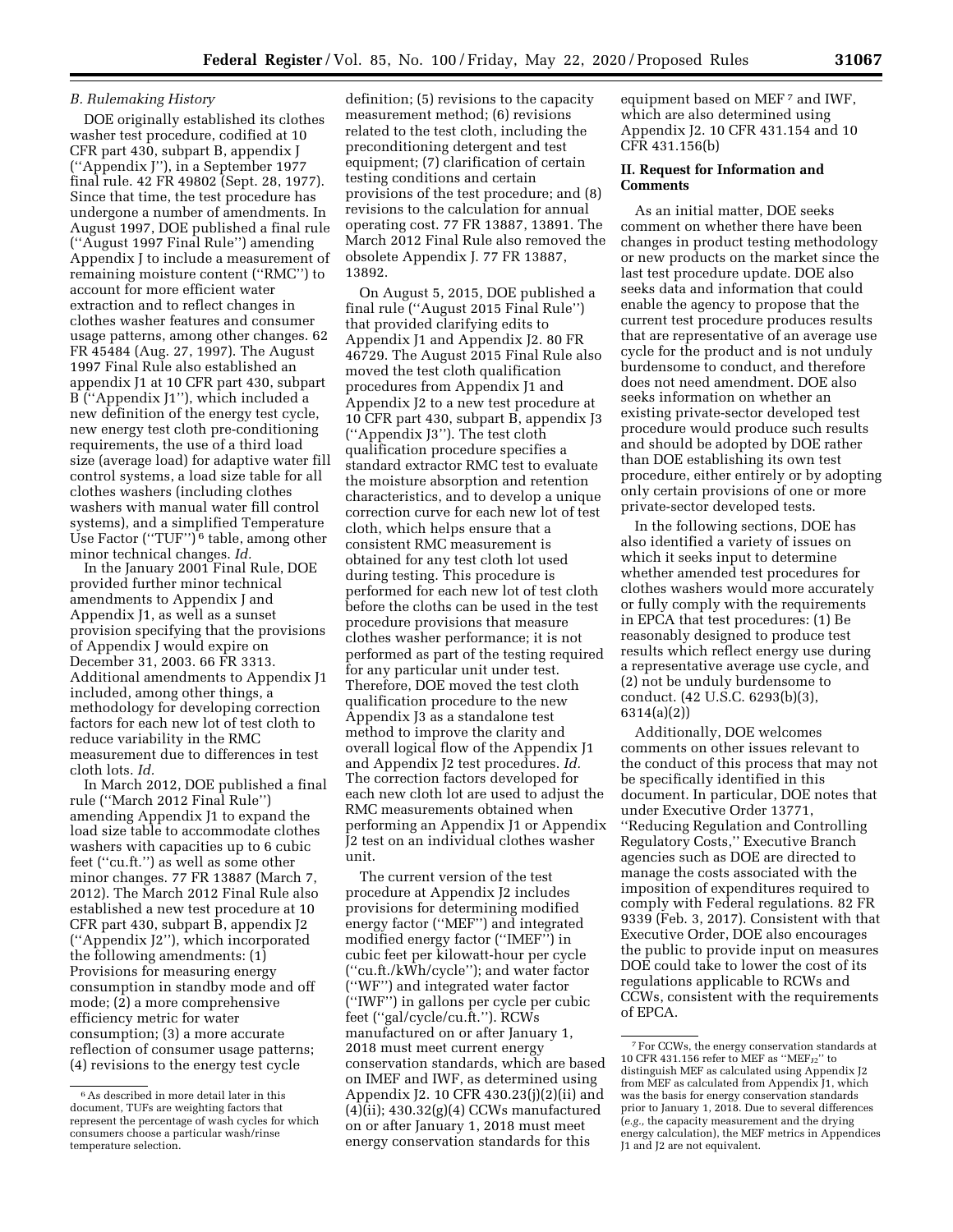#### *A. Scope & Definitions*

DOE defines ''clothes washer'' as a consumer product designed to clean clothes, utilizing a water solution of soap and/or detergent and mechanical agitation or other movement, and must be one of the following classes: Automatic clothes washers, semiautomatic clothes washers, and other clothes washers. 10 CFR 430.2

An ''automatic clothes washer'' is a class of clothes washer that has a control system that is capable of scheduling a preselected combination of operations, such as regulation of water temperature, regulation of the water fill level, and performance of wash, rinse, drain, and spin functions without the need for user intervention subsequent to the initiation of machine operation. Some models may require user intervention to initiate these different segments of the cycle after the machine has begun operation, but they do not require the user to intervene to regulate the water temperature by adjusting the external water faucet valves. Id.

A ''semi-automatic clothes washer'' is a class of clothes washer that is the same as an automatic clothes washer except that user intervention is required to regulate the water temperature by adjusting the external water faucet valves. Id.

''Other clothes washer'' means a class of clothes washer that is not an automatic or semi-automatic clothes washer. Id.

''Commercial clothes washer'' is defined as a soft-mount front-loading or soft-mount top-loading clothes washer that—

(A) has a clothes container compartment that—

(i) for horizontal-axis clothes washers, is not more than 3.5 cubic feet; and

(ii) for vertical-axis clothes washers, is not more than 4.0 cubic feet; and

(B) is designed for use in—

(i) applications in which the

occupants of more than one household will be using the clothes washer, such as multi-family housing common areas and coin laundries; or

(ii) other commercial applications. (42 U.S.C. 6311(21); 10 CFR 431.452).

### *B. Test Procedure*

# 1. Connected Clothes Washers

DOE is currently aware of several ''connected'' RCW models on the market, from at least four major manufacturers. These products offer optional wireless network connectivity to enable features such as remote monitoring and control via smartphone, as well as limited demand response

features 8 available through partnerships with a small number of local electric utilities. In addition, connected features are available via certain external communication modules for CCWs. However, DOE is not aware of any CCW models currently on the market that incorporate connected features directly into the unit.

DOE recently published an RFI on the emerging smart technology appliance and equipment market. 83 FR 46886 (Sept. 17, 2018). In that RFI, DOE sought information to better understand market trends and issues in the emerging market for appliances and commercial equipment that incorporate smart technology. DOE's intent in issuing the RFI was to ensure that DOE did not inadvertently impede such innovation in fulfilling its statutory obligations in setting efficiency standards for covered products and equipment.

*Issue II.B.1.* DOE seeks comments, data and information on the issues presented in the ''smart products'' RFI as they may be applicable to RCWs and CCWs.

*Issue II.B.2.* DOE requests feedback on its characterization of connected RCWs, and any CCWs, currently on the market. Specifically, DOE requests input on the types of features or functionality enabled by connected clothes washers that exist on the market or that are under development.

Section 3.2.7 of Appendix J2 specifies using the manufacturer default settings for any cycle selections except temperature selection, wash water fill level, or spin speed; and section 3.9.1 of Appendix J2 specifies performing the combined low-power mode testing without changing any control panel settings used for the active mode wash cycle. With regard to the measurement of network mode energy use, however, DOE stated in its 2012 rule (a conclusion not affected by the 2015 amendments), that ''DOE cannot thoroughly evaluate these [IEC Standard 62301 (Second Edition)] network mode provisions, as would be required to justify their incorporation into DOE's test procedures at this time. DOE notes that although an individual appliance may consume some small amount of power in network mode, the potential exists for energy-related benefits that more than offset this additional power consumption if the appliance can be controlled by the ''smart grid'' to consume power during non-peak

periods. Although DOE is supportive of efforts to develop smart-grid and other network-enabled technologies in clothes washers, this final rule does not incorporate the network mode provisions due to the lack of available data that would be required to justify their inclusion.'' 77 FR 13888, 13900 (Mar. 7, 2012). Consistent with the goals of the ''smart products'' RFI, DOE will ensure that it does not impede innovation in the development of smart or connected products in considering any amendments to the test procedure for clothes washers with regard to measuring the energy use of connected features.

*Issue II.B.3.* DOE requests comment on whether changes to the current clothes washer test procedure would advance the goal of the ''smart products'' RFI. In particular, DOE seeks comment on adding a clarifying provision that would require testing to be conducted with any network functionality turned off, or without measuring or reporting the energy use of the clothes washer in network mode.

*Issue II.B.4.* DOE requests data on the percentage of users purchasing connected RCWs who activate the connected capabilities, and, for those users, the percentage of the time when the connected functionality of the RCW is activated and using additional energy.

DOE seeks to understand the potential effects of connected functionality as it relates to a clothes washer's energy use or energy efficiency, including the following:

• Hardware or software-related energy use implications of such features; for example, whether including communication chips on a circuit board could affect a product's energy consumption in standby mode.

• Consumer behavioral energy use implications of such features; for example, allowing the consumer to remotely activate a ''wrinkle prevention'' feature that periodically tumbles the drum after completion of a wash cycle would increase that cycle's energy use.

• Utility grid-level benefits enabled by such features; for example, using demand response capabilities to shift power loads from peak periods to offpeak periods and possibly automating cycle starts to coincide with periods of off-peak pricing.

*Issue II.B.5.* DOE requests data on the amount of additional or reduced energy use by connected clothes washers. DOE also requests data on the pattern of additional or reduced energy use; for example, whether it is constant, periodic, or triggered by the user.

<sup>8</sup> ''Demand response features'' refers to product functionality that can be controlled by the ''smart grid'' to improve the overall operation of the electrical grid, for example by reducing energy consumption during peak periods and/or shifting power consumption to off-peak periods.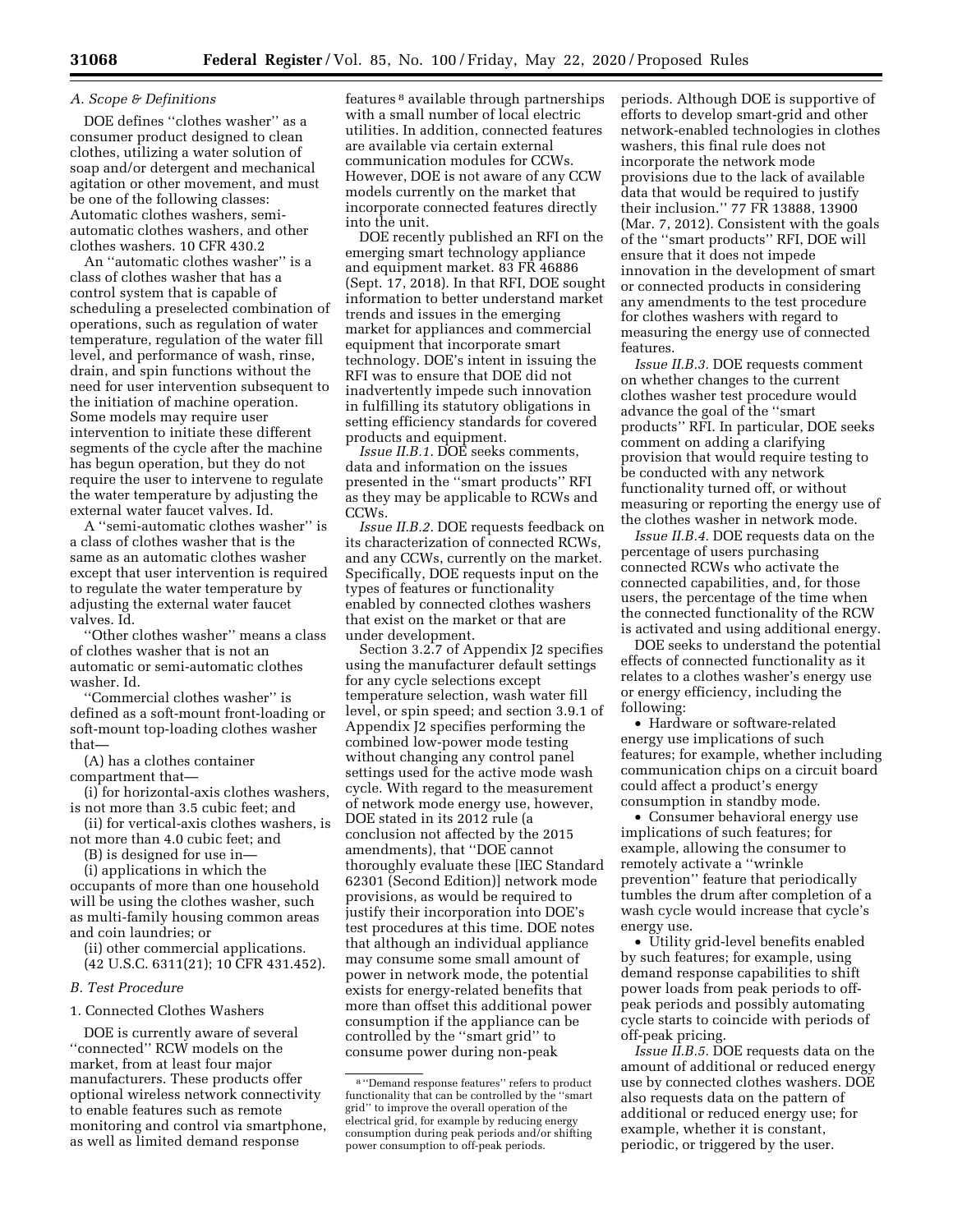*Issue II.B.6.* DOE requests information about which existing modes (*e.g.,* active, standby, off) are affected by connected functionality.

*Issue II.B.7.* DOE requests information on any existing testing protocols that account for connected features of clothes washers.

#### 2. Testing Conditions, Instrumentation, and Installation

### a. Hot Water Supply Temperature

Section 2.2 of Appendix J2 requires maintaining the hot water supply temperature between 130 degrees Fahrenheit (''°F'') (54.4 degrees Celsius (" $^{\circ}$ C")) and 135  $^{\circ}$ F (57.2  $^{\circ}$ C), using 135 °F as the target temperature.

DOE has revised the hot water supply temperature requirements several times throughout the history of the clothes washer test procedure to remain representative of household water temperatures at the time of its analysis. When establishing the original clothes washer test procedure at Appendix J in 1977, DOE specified a hot water supply temperature of  $140\text{°F} \pm 5\text{°F}$ . In the August 1997 Final Rule, DOE specified in Appendix J1 that for clothes washers in which electrical energy consumption or water energy consumption is affected by the inlet water temperature,<sup>9</sup> the hot water supply temperature cannot exceed 135 °F (57.2 °C); and for other clothes washers, the hot water supply temperature is to be maintained at  $135 \, \text{°F} \pm 5 \, \text{°F}$  (57.2 °C  $\pm$  2.8 °C). 62 FR 45484, 45497. DOE maintained these same requirements in the original version of Appendix J2. In the August 2015 Final Rule, DOE adjusted the allowable tolerance of the hot water supply temperature in section 2.2 of Appendix J2 to between  $130 \text{°F}$  (54.4 °C) and 135 °F (57.2 °C) for all clothes washers, but maintained 135 °F as the target temperature. 80 FR 46729, 46734.

DOE most recently analyzed household water temperatures as part of the consumer water heater test procedure rulemaking. In the July 11, 2014, consumer water heater test procedure final rule, DOE revised the hot water delivery temperature from 135 °F to 125 °F. 79 FR 40541, 40554. This change was primarily based on data available in DOE's analysis for the April 16, 2010, consumer water heater energy conservation standards final rule, which found that the average set point temperature for consumer water heaters in the field is  $124.2 \text{ }^{\circ}\text{F}$  (51.2  $\text{ }^{\circ}\text{C}$ ). 75 FR 20111. Additionally, a 2011 compilation of field data across the

United States and southern Ontario by Lawrence Berkeley National Laboratory (''LBNL'') 10 found a median daily outlet water temperature of 122.7 °F (50.4 °C). 79 FR 40541, 40554. Further, DOE noted in the consumer water heater energy conservation standards final rule that water heaters are commonly set with temperatures in the range of 120 °F to 125 °F. *Id.* 

Additionally, DOE's consumer dishwasher test procedure, codified at 10 CFR part 430 subpart B, appendix C1, specifies a hot water supply temperature of  $120 \degree F \pm 2 \degree F$  for waterheating dishwashers designed for heating water with a nominal inlet temperature of 120 °F, which includes nearly all consumer dishwashers currently on the U.S. market.

*Issue II.B.8.* DOE requests comments on whether DOE should consider updating the hot water supply temperature for the clothes washer test procedure. DOE also requests information on the use of the current hot water supply temperature for clothes washers in relation to the consumer water heater and dishwasher test procedures. Specifically, DOE is interested in data and information on the hot water temperature used in practice, any potential impact to testing costs that may occur by harmonizing temperatures between the clothes washer and dishwasher test procedures, and the impacts on manufacturer burden associated with any changes to the hot water supply temperature.

Based on experience working with third-party test laboratories, as well as its own testing experience, DOE recognizes that maintaining 135 °F as the target temperature for the hot water supply may be difficult given that the target temperature of 135 °F lies at the edge, rather than the midpoint, of the allowable temperature range of 130 °F to 135 °F. On electronic temperature mixing valves typically used by test laboratories, the output water temperature is maintained within an approximately two-degree tolerance above or below a target temperature programmed by the user (*e.g.,* if the target temperature is set at 135 °F, the controller may provide water temperatures ranging from 133 °F to 137 °F). To ensure that the hot water inlet temperature remains within the allowable range of 130 °F to 135 °F, such a temperature controller would need to be programmed to 132.5 °F, the midpoint of the range, which conflicts

with the test procedure requirement to use 135 °F as the target temperature. An analogous difficulty exists for the cold water inlet temperature. Section 2.2 of appendix J2 specifies maintaining a cold water temperature between 55 °F and 60 $\degree$ F, using 60 $\degree$ F as the target.

*Issue II.B.9.* DOE requests comments on whether it should consider any changes to the target temperature or allowable range of temperatures specified for the hot and cold water inlets, and if so what alternate specifications should be considered.

Changing the hot water supply temperature could change the relative hot and cold water usage of clothes washers with thermostatically controlled mixing valves, which includes nearly all clothes washers in the current market. If DOE were to update the supply water temperature, DOE would also investigate what impact, if any, such a change would have on a clothes washer's measured IMEF value. DOE seeks comment on such impact in response to this RFI.

*Issue II.B.10.* DOE requests comments on how any changes to the hot water supply temperature would impact a clothes washer's measured IMEF value.

# b. Measuring Wash Water Temperature

In the August 2015 Final Rule, DOE amended section 3.3 of Appendix J2, ''Extra-Hot Wash/Cold Rinse,'' to allow the use of non-reversible temperature indicator labels to confirm that a wash temperature greater than 135 °F has been achieved. 80 FR 46729, 46753. Since the publication of the August 2015 Final Rule, DOE has become aware that some third-party laboratories measure wash temperature using self-contained temperature sensors in a waterproof casing placed inside the clothes washer drum.

*Issue II.B.11.* DOE requests comments on manufacturers' or test laboratories' experience with these or any other methods for determining the temperature during a wash cycle that may reduce manufacturer burden, including any information regarding the reliability and accuracy of those methods.

#### c. Water Meter Resolution

Appendix J2 requires the use of water meters to measure water flow and/or water consumption. Section 2.5.5 of Appendix J2 requires a resolution no larger than 0.1 gallons for the water meters, and a maximum error no greater than 2 percent of the measured flow rate. DOE has observed that some clothes washers use very small amounts of hot water on some temperature selections, on the order of 0.1 gallons or

<sup>9</sup>For example, water-heating clothes washers or clothes washers with thermostatically controlled water valves.

<sup>10</sup>Lutz, JD, Renaldi, Lekov A, Qin Y, and Melody M., ''Hot Water Draw Patterns in Single Family Houses: Findings from Field Studies,'' LBNL Report number LBNL–4830E (May 2011). Available at *<http://www.escholarship.org/uc/item/2k24v1kj>*.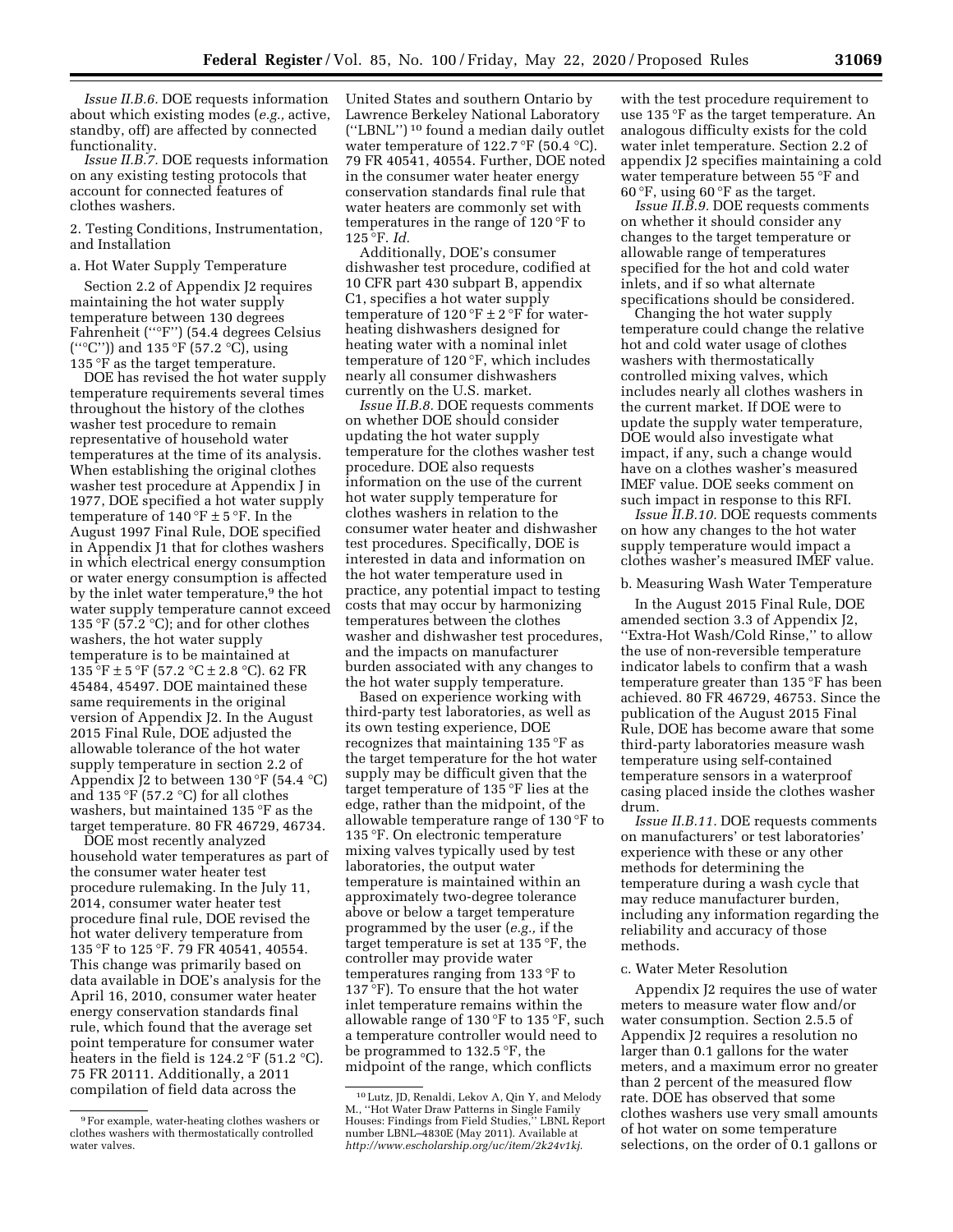less. For example, some clothes washers have both Cold and Tap Cold temperature selections, and the Cold selection may use a fraction of a gallon of hot water. DOE believes that Appendix J2 may not provide the necessary resolution to accurately and precisely measure the hot water usage of such temperature selections.

*Issue II.B.12.* DOE requests comments on the benefits and test burden of requiring a water meter with a resolution more precise than 0.1 gallons. Additionally, DOE requests comments on manufacturers' and testing laboratories' experiences in testing with a water meter with a resolution more precise than 0.1 gallons, including information on related testing burden and benefits.

d. Installation of Single-Inlet Clothes Washers

Section 2.10 of Appendix J2 provides specifications for installing a clothes washer, referencing both the hot water and cold water inlets. Additionally, section 2.5.5 of Appendix J2 specifies that a water meter must be installed in both the hot and cold water lines.

DOE is aware of RCWs on the market that have a single water inlet rather than separate hot and cold water inlets. DOE has observed two types of single-inlet RCWs: (1) Automatic clothes washers intended to be connected only to a cold water inlet, and which regulate the water temperature through the use of internal heating elements to generate any hot water used during the cycle; and (2) semi-automatic clothes washers that are intended to be connected to a kitchen or bathroom faucet, and which require user intervention to regulate the water temperature by adjusting the external water faucet valves.

*Issue II.B.13.* DOE requests input on whether any other types of single-inlet clothes washers exist on the market today or are under development.

For a single-inlet automatic clothes washer (*i.e.,* the first example described above), DOE understands that a ''Y'' shaped hose connector or other similar device may be provided by the manufacturer on some models to allow both water supply lines to be connected to the single inlet on the unit; however, other models may not include such a connector. DOE is considering whether testing single-inlet automatic clothes washers installed to only the cold water supply line during the test would be representative of the energy used during a representative average use cycle or period of use.

*Issue II.B.14.* DOE requests comments or information on how single-inlet automatic clothes washers are typically

installed by customers. Specifically, DOE requests information on the percentage of single-inlet automatic clothes washers sold with a Y-shaped hose connector or similar such device; the extent that consumers use any provided device; and in instances in which no device is provided, whether it is typical for customers to connect the water inlet to a cold or hot water supply line.

For single-inlet semi-automatic clothes washers (*i.e.,* the second example described above), DOE has observed that these clothes washers are most often designed to be connected to a kitchen or bathroom faucet, with a single hose connecting the faucet to the single inlet on the clothes washer (*i.e.,*  both cold and hot water are supplied to the clothes washer through a single hose). The user regulates the water temperature externally by adjusting the faucet to provide cold, warm, or hot water temperatures for the wash and rinse portions of the cycle. Appendix J2 specifies the use of two separate water supply connections, one for cold water and one for hot water. Connecting a single-inlet semi-automatic clothes washer to only a single water supply would limit the available water temperature to either 60 °F (provided by the cold water supply) or 135 °F (provided by the hot water supply). In effect, only Cold Wash/Cold Rinse or Hot Wash/Hot Rinse could be tested with a single-hose installation. Appendix J2 does not provide explicit direction on how to connect a singleinlet semi-automatic clothes washer to allow testing at other wash/rinse temperatures. DOE seeks data on whether, and if so how, consumers using this type of clothes washer adjust the water temperature for the wash and rinse portions the cycle. Section II.B.6 of this document provides further details on wash/rinse temperature selections for semi-automatic clothes washers. DOE also seeks comment on how such clothes washers are currently tested.

*Issue II.B.15.* DOE requests comments, data, and information on the typical connection and representative average use of single-inlet semi-automatic clothes washers. Additionally, DOE requests information on how manufacturers are currently testing single-inlet semi-automatic clothes washers under Appendix J2.

e. Discarding Test Data Due to Anomalous Behavior of Unit Under Test

Section 3.2.9 of appendix J2 specifies to ''discard the data from a wash cycle that provides a visual or audio indicator to alert the user that an out-of-balance condition has been detected, or that

terminates prematurely if an out-ofbalance condition is detected, and thus does not include the agitation/tumble operation, spin speed(s), wash times, and rinse times applicable to the wash cycle under test.'' Aside from out-ofbalance conditions, DOE seeks input on whether the test procedure should also require discarding data for wash cycles in which any other anomalous behavior may be observed. DOE also requests information on whether the test procedure should be clarified to explicitly require that any wash cycle for which data was discarded due to anomalous behavior must also be repeated to obtain data without the anomalous behavior to be included in the energy test cycle.

*Issue II.B.16.* DOE requests comment on whether the test procedure should exclude data from wash cycles in which any other type of anomalous behavior aside from out-of-balance conditions is observed. If so, DOE requests further comment on how such anomalies could be defined in the test procedure and detected by the testing party, particularly when testing only a single unit of a basic model (*i.e.,* with no basis for comparison against other units of the same basic model to determine whether the observed behavior is anomalous). DOE additionally requests comment on whether the test procedure should clarify that any wash cycle for which data was discarded due to anomalous behavior must be repeated to obtain valid data for that wash cycle without such anomalous behavior.

# 3. Test Cloth

### a. Specifications

DOE originally developed the energy test cloth specifications as part of the January 2001 Final Rule, based on the results of a detailed investigation of the cloth material used for testing.11 In particular, DOE observed that the material properties of the energy test cloth had a significant effect on the RMC measurement,<sup>12</sup> which was added to Appendix J1 to measure the effectiveness of the final spin cycle in

<sup>11</sup> *Development of a Standardized Energy Test Cloth for Measuring Remaining Moisture Content in a Residential Clothes Washer.* U.S. Department of Energy: Buildings, Research and Standards. May 2000. Available online at *[http://](http://www.regulations.gov/document?D=EERE-2006-STD-0064-0277) [www.regulations.gov/document?D=EERE-2006-](http://www.regulations.gov/document?D=EERE-2006-STD-0064-0277)  [STD-0064-0277](http://www.regulations.gov/document?D=EERE-2006-STD-0064-0277)*.

<sup>12</sup>The RMC measurement is an important aspect of DOE's clothes washer test procedure because the RMC value determines the drying energy, which is the biggest contributor to IMEF. Based on the Technical Support Documents from the March 2012 Final Rule, the drying energy represents 65 percent of the total energy for a 2015 baseline-level toploading standard RCW, and 72 percent for a 2015 baseline-level front-loading standard RCW.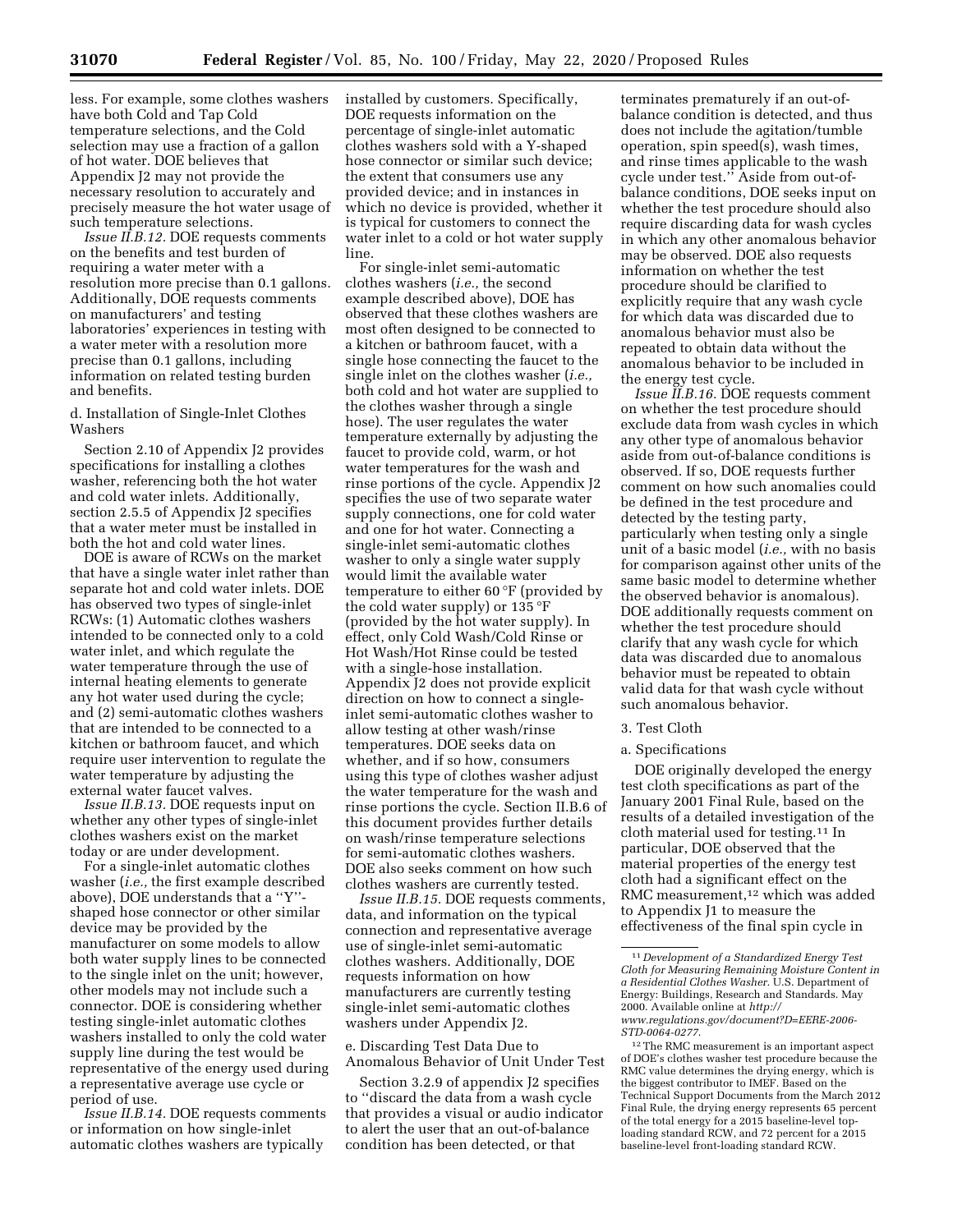removing moisture from the wash load. As described in the test cloth report, the final specifications for the energy test cloth were developed to provide for the representativeness of the test cloth to a consumer load: A 50-percent cotton/50 percent polyester blended material was specified to approximate the typical mix of cotton, cotton/polyester blend, and synthetic articles that are machinewashed by consumers. DOE also considered:

• Manufacturability: A 50/50 cottonpolyester momie weave was specified because at the time, such cloth was produced in high volume, had been produced to a consistent specification for many years, and was expected to be produced on this basis for the foreseeable future.

• Consistency in test cloth production: The cloth material properties were specified in detail, including fiber content, thread count, and fabric weight; as well as requirements to verify that water repellent finishes are not applied to the cloth.

• Consistency of the RMC measurement among different lots: A procedure was developed to generate correction factors for each new ''lot'' (*i.e.,* batch) of test cloth to normalize test results and ensure consistent RMC measurements regardless of which lot is used for testing.

DOE understands that the qualification process for new test cloth lots may be burdensome and that delays in the process may periodically lead to shortages of test cloth available for purchase. Furthermore, it is possible that different energy test cloth specifications could more optimally balance the various factors addressed by the test cloth specification.

*Issue II.B.17.* DOE requests comments on manufacturers' and testing laboratories' experience using the current test cloth specifications and whether DOE should consider any changes to the energy test cloth specifications to reduce burden and improve testing results. DOE also seeks comment on whether it is necessary to specify any qualification procedure that must be conducted on all new lots of energy test cloth prior to use of such test cloths, as opposed to simply providing requirements for the test cloth without specifying in DOE's regulations the procedure for achieving those requirements. Industry could then continue with its current prequalification process, making changes as it determined necessary to improve that process, without the need to seek permission from DOE and participate in

a rulemaking proceeding to make such improvements.

#### b. Uniformity Test

Appendix J3 specifies a qualification procedure that must be conducted on all new lots of energy test cloth prior to use of such test cloths. This qualification procedure provides a set of correction factors that correlate the measured RMC values of the new test cloth lot with a set of standard RMC values established as the historical reference point. These correction factors are applied to the RMC test results in section 3.8.2.6 of appendix J2 to ensure the repeatability and reproducibility of test results performed using different lots of test cloth. The measured RMC of each clothes washer has a significant impact on the final IMEF value.

Industry has developed a process in which this qualification test is performed by a third-party laboratory, and the results are reviewed and approved by the AHAM Test Cloth Task Force, after which the new lot of test cloth is made available for purchase by manufacturers and test laboratories.

DOE has received a request from members of the AHAM Test Cloth Task Force to add to Appendix J3 an additional qualification procedure that has historically been performed on each new lot of test cloth to ensure uniformity of RMC test results on test cloths from the beginning, middle, and end of each new lot. Industry practice is to perform this uniformity test before conducting the procedure to develop the RMC correction factors currently specified in the DOE test procedure, as described above. Specifically, the uniformity test involves performing an RMC measurement on nine bundles of sample cloth representing the beginning, middle, and end locations of the first, middle, and last rolls of cloth in a new lot. The coefficient of variation across the nine RMC values must be less than or equal to 1 percent for the test cloth lot to be considered acceptable for use.

*Issue II.B.18.* DOE requests comments on whether it is necessary to incorporate the aforementioned test cloth uniformity test into Appendix J3, or whether the current regulations, with the existing requirements for test cloth and qualification procedure, are sufficient to ensure the quality of the test cloth. DOE requests comment on any burden that results from the current qualification procedure, or would result from incorporating the discussed uniformity test, particularly for small businesses. As noted above, DOE also seeks comment on whether it is necessary to specify any qualification procedure that

must be conducted on all new lots of energy test cloth prior to use of such test cloths, as opposed to simply providing requirements for the test cloth without specifying in DOE's regulations the procedure for achieving those requirements. Industry could then continue with its current prequalification process, making changes as it determined necessary to improve that process, without the need to seek permission from DOE and participate in a rulemaking proceeding to make such improvements.

#### c. Consolidation Into Appendix J3

Several provisions within Appendix J2 that pertain to the energy test cloth are applicable to each new lot of test cloth, but are not required to be conducted again for each individual clothes washer test performed under Appendix J2. For example, section 2.7.4.6 of Appendix J2 specifies performing American Association of Textile Chemists and Colorists (''AATCC'') Test Method 118–2007 and AATTCC Test Method 79–2010 (incorporated by reference in 10 CFR 430.3) to verify that water-repellent finishes, such as fluoropolymer stain resistant finishes, are not applied to the test cloth.

Based on discussions with the AHAM Test Cloth Task Force, DOE is aware that these AATCC test methods, among other test cloth provisions in section 2.7 of Appendix J2, are performed by a third-party laboratory on each new lot of test cloth, along with the RMC tests described previously. Once the absence of water-repellent finishes has been verified for the new lot of test cloth, the AATCC tests do not need to be conducted again for each individual Appendix J2 clothes washer test performed by manufacturers or test laboratories.

*Issue II.B.19.* DOE requests comments on whether to consolidate into Appendix J3 provisions from section 2.7 of Appendix J2 that relate only to the testing of the manufactured test cloth, and are not required to be performed for each individual Appendix J2 clothes washer test. DOE also seeks comment on whether to remove these provisions entirely (see Issues II.B.17 and II.B.18).

#### 4. Capacity Measurement Alternatives

Section 3.1 of Appendix J2 provides the procedure for measuring the clothes container capacity, which represents the maximum usable volume for washing clothes. In the March 2012 Final Rule, DOE revised the clothes container capacity measurement to better reflect the actual usable capacity compared to the previous measurement procedures.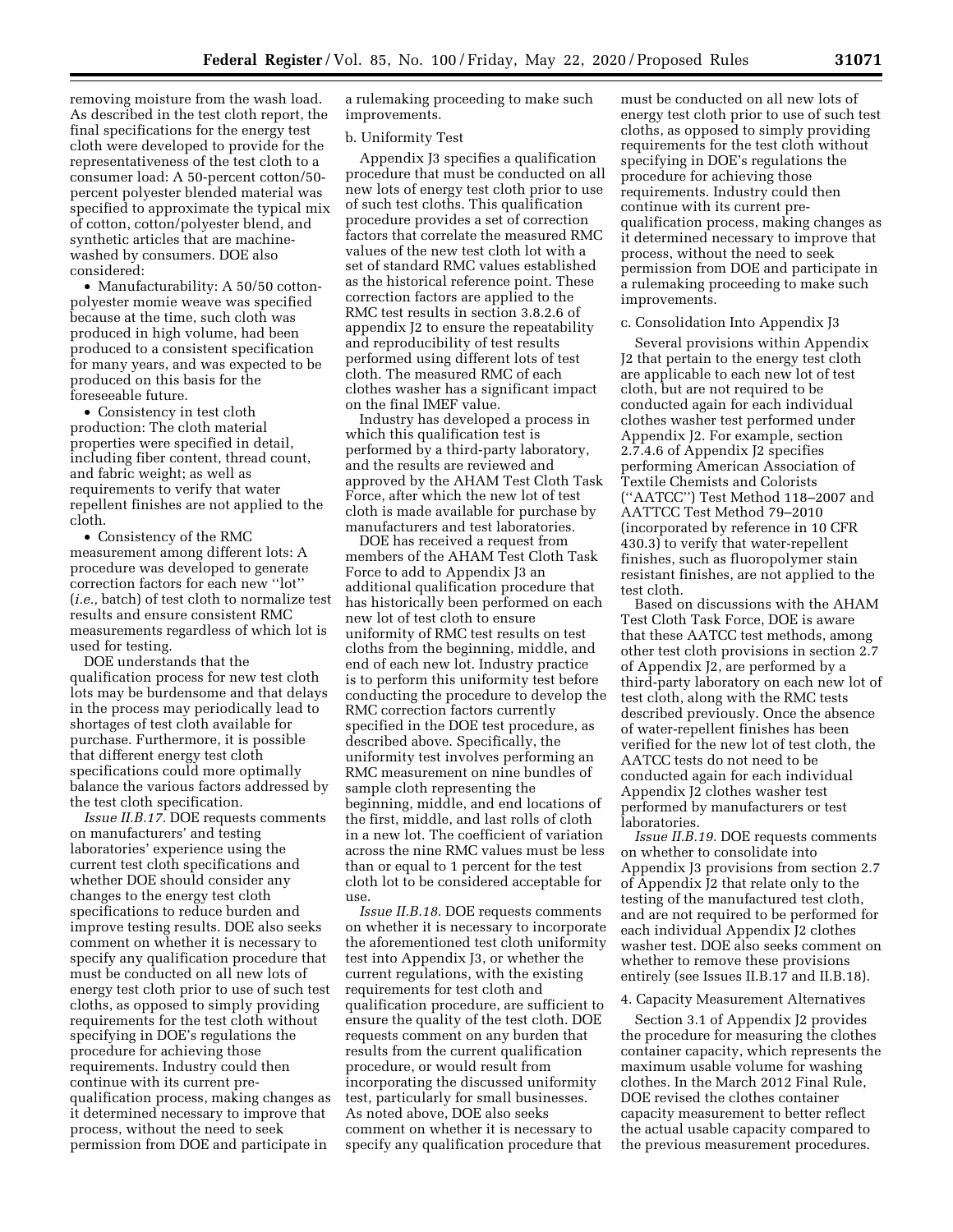77 FR 13887, 13917. In the August 2015 Final Rule, DOE further clarified the capacity measurement procedure by incorporating a revised description of the maximum fill volume for frontloading clothes washers, as well as illustrations of the boundaries defining the uppermost edge of the clothes container for top-loading vertical-axis clothes washers and the maximum fill volume for horizontal-axis clothes washers. 80 FR 46729, 46733.

Measuring the clothes container capacity involves filling the clothes container with water and using the weight of the water to determine the volume of the clothes container. For front-loading clothes washers, this procedure requires positioning the clothes washer on its back surface such that the door opening of the clothes container faces upwards and is leveled horizontally.

DOE is aware that for some frontloading clothes washers, positioning the clothes washer on its back surface may be impractical or unsafe, particularly for very large or heavy clothes washers or those with internal components that could be damaged by the procedures outlined in section 3.1 of Appendix J2. On other clothes washers, filling the clothes container volume as described could be difficult or impractical, particularly for clothes washers with concave or otherwise complex door geometries.

Recognizing these challenges, DOE is considering whether to allow manufacturers to determine the clothes container capacity by performing a calculation of the volume based upon computer-aided design (''CAD'') models of the basic model in lieu of physical measurements of a production unit of the basic model. DOE allows a CADbased approach for consumer refrigerators, refrigerator-freezers, and freezers, as specified at 10 CFR 429.27(c).13

*Issue II.B.20.* DOE requests comments on whether to allow CAD-based determination of clothes container capacity for clothes washers in lieu of physical measurements of a production unit of the basic model. DOE requests comments on the impacts on manufacturer burden associated with

any such change to the capacity measurement procedure.

As the clothes washer market evolves to include clothes washers with increasingly larger capacities, DOE understands that for larger-capacity clothes washers, the capacity value as measured by Appendix J2, which is intended to reflect the maximum usable volume, may not necessarily result in a test method that measures the energy efficiency and water use of the clothes washer during a representative average use cycle or period of use.

In addition, DOE understands that in Europe and elsewhere (*e.g.,* the United Arab Emirates, Australia, and New Zealand), clothes washer capacity is represented in terms of the weight of clothing (*e.g.,* kilograms or pounds) that may be washed, rather than the physical volume of the clothes container. Furthermore, some international test procedures allow for the clothes washer capacity to be declared by the manufacturer, representing the maximum weight of clothing that the clothes washer is designed to successfully clean.

Some of the alternate representations of clothes washer capacity that DOE could consider include:

• A weight-based capacity, such as pounds of clothing, which could be derived from the measured volume of the clothes container in a similar manner to the way that the maximum test load is currently specified in Table 5.1 of Appendix J2 based on the measured clothes container volume.

• A clothes container capacity that is declared by the manufacturer using an industry-standard methodology. For example, IEC Standard 60456, ''Clothes washing machines for household use— Methods for measuring the performance'' Edition 5.0 (''IEC Standard 60456 Edition 5.0'') provides two optional methodologies for determining test load mass, using either table tennis balls or water.14

*Issue II.B.21.* DOE requests comment on whether to consider any changes to the representation of clothes washer capacity, including, but not limited to, a weight-based capacity or manufacturer-declared capacity based on an industry-standard methodology. Specifically, DOE requests comment on whether the two methodologies provided in IEC Standard 60456 Edition 5.0 provide capacity measurements that result in a test method that measures the energy use of the clothes washer during a representative average use cycle or period of use.

5. Cycle Selection and Settings

a. Representative Average Use

DOE recently issued an RFI to seek more information on whether its test procedures are reasonably designed, as required by EPCA, to produce results that measure the energy use or efficiency of a product during a representative average use cycle or period of use. 84 FR 9721 (Mar. 18, 2019). DOE seeks comment on this issue as it pertains to the test procedure for clothes washers, and specifically to all of the issues and comment requests set forth in the following paragraphs.

b. Load Sizes for Available Minimum and Maximum Fill Levels

Table 2.8 within section 2.8 of Appendix J2 requires that, for clothes washers with manual water fill control systems, each temperature selection that is part of the energy test cycle be tested using both the minimum and maximum water fill levels, using the minimum and maximum load sizes, respectively.15 Section 3.2.6 of Appendix J2 describes these water fill levels as the minimum and maximum water levels available for the wash cycle under test. DOE has observed at least one clothes washer with electronic controls in which the maximum water fill level on the unit cannot be selected (*i.e.,* is ''locked out'') with one of the temperature selections required for testing; on that temperature setting, the maximum water fill that can be selected is one of the intermediate fill levels on the unit. The resulting water fill level (which is a significantly lower fill level) is thus misaligned with the maximum load size required for that particular cycle under test. Using a maximum load size with an intermediate water fill level may not provide results that measure energy efficiency and water use during a representative average use cycle or period of use, since the locking out of the maximum water fill level indicates that the particular temperature selection is not intended to be used with a maximum load size. More generally, electronic controls on such a clothes washer could lock out either the minimum or maximum water fill level available on the unit from any of the

<sup>13</sup>Under this approach, any value of total refrigerated volume of a basic model reported to DOE in a certification of compliance in accordance with § 429.14(b)(2) must be calculated using the CAD-derived volume(s) and the applicable provisions in the test procedures in 10 CFR part 430 for measuring volume, and must be within two percent, or 0.5 cubic feet (0.2 cubic feet for compact products), whichever is greater, of the volume of a production unit of the basic model measured in accordance with the applicable test procedure in 10 CFR part 430. See 10 CFR 429.72(c)

<sup>14</sup>For the table tennis ball approach, the clothes container is filled with specified table tennis balls, and an empirically determined equation is provided to convert the number of balls into a capacity value. The water approach is similar to the approach provided in section 3.1 of Appendix J2.

<sup>15</sup> In calculating the weighted energy consumption of a clothes washer with a manual water control system, load usage factors are applied to the minimum test loads (0.28) and maximum test loads (0.72), as described further in section II.B.7.b of this RFI. The load usage factors were based on Procter & Gamble field usage data when Appendix J was initially established. 42 FR 49802, 49809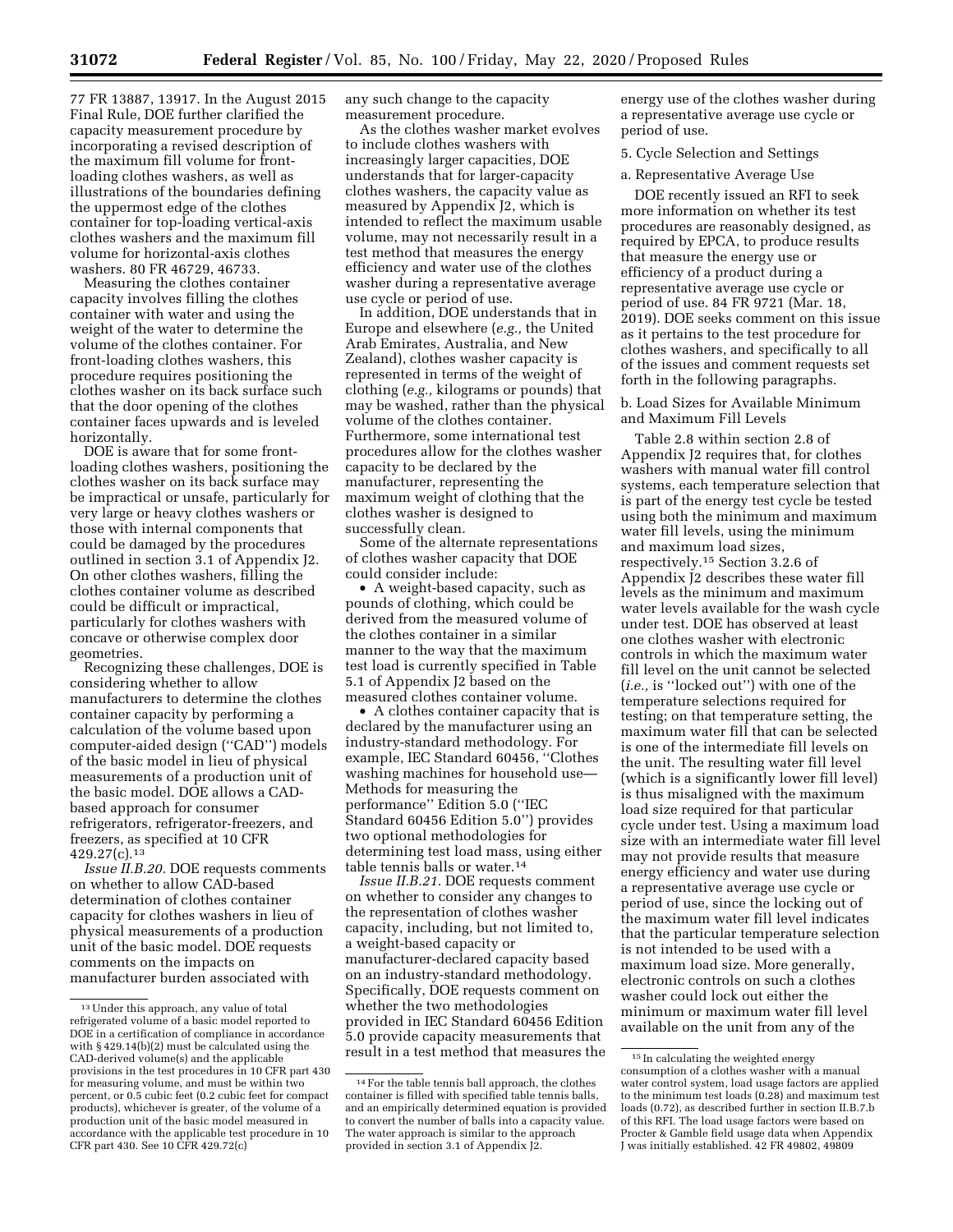temperature selections required for testing under Appendix J2, rendering the resulting water fill level for that temperature selection inappropriate for the maximum (or minimum) load size defined for the unit.

DOE previously addressed the issue of locked-out water fill levels in a notice of proposed rulemaking (''NOPR'') published on May 24, 1995. 60 FR 27442, 27444. At that time, three manufacturers expressed concern about the possibility of a maximum water level being locked out. DOE stated that it was not aware of any products employing such lockout designs at that time, but should such designs emerge, they could be addressed in a future rulemaking. *Id.* 

DOE welcomes input from interested parties on how the test procedure should accommodate locked-out water fill levels required for testing. As discussed, the current test procedure requires that the maximum load size be tested with the maximum water fill level available in combination with the selected temperature selection, which may be a lower fill level than the maximum available on the machine and not intended for maximum size clothing loads. DOE would consider other approaches that would produce results that measure energy efficiency or water use during a representative average use cycle or period of use for this category of clothes washer.

*Issue II.B.22.* DOE requests comments on how clothes washers with locked-out water fill levels could be tested. DOE also requests data on the water level that consumers use on this type of clothes washer when a specific water level is locked-out.

### c. Locked-Out Spin Settings

Section 3.8.4 of Appendix J2 requires that for clothes washers that have multiple spin settings 16 available within the energy test cycle that result in different RMC values, the maximum and minimum extremes of the available spin settings must be tested on the Cold/ Cold temperature selection. The final RMC is the weighted average of the maximum and minimum spin settings, with the maximum spin setting weighted at 75 percent and the minimum spin setting weighted at 25 percent. DOE is aware of clothes washers on the market that offer multiple spin settings, but which offer only the maximum spin setting on the Cold/Cold temperature selection; *i.e.,*  the minimum spin setting is locked out

of the Cold/Cold temperature selection. This results in the lower spin setting not being factored into the RMC calculation, despite being available at other temperature selections in the energy test cycle. According to the TUF Table 4.1.1 in Appendix J2, the Cold/Cold temperature selection represents 37 percent of consumer temperature selections, with the other available temperature selections, for which the lower spin settings are available, representing a combined 63 percent of clothes washer cycles.

*Issue II.B.23.* DOE requests comment on testing for clothes washers that offer only the maximum spin setting on the Cold/Cold temperature selection but provide lower spin settings on other temperature selections. For example, RMC could be measured at the default spin setting for each temperature selection, and averaged using the TUFs. DOE requests data on the extent to which this or any other suggested approach measures the energy use of the clothes washer during a representative average use cycle or period of use. DOE also seeks data on the burden that may be added or reduced as a result of these other testing configurations.

*Issue II.B.24.* DOE requests input on whether any changes to the RMC measurement are warranted to address the issue of locked-out spin settings, taking into account the requirements that the test procedure must be reasonably designed to measure the energy use of the clothes washer during a representative average use cycle or period of use and not be unduly burdensome to conduct.

### d. Four or More Warm/Cold Temperature Selections

Section 3.5 of Appendix J2 states that for a clothes washer that offers four or more Warm Wash/Cold Rinse temperature selections, either all discrete selections shall be tested, or the clothes washer shall be tested at the 25 percent, 50-percent, and 75-percent positions of the temperature selection device between the hottest hot (≤135 °F (57.2 °C)) wash and the coldest cold wash. If a selection is not available at the 25, 50 or 75-percent position, in place of each such unavailable selection, the next warmer temperature selection shall be used. Hereafter in this document, DOE refers to the latter provision as the ''25/50/75 test.''

DOE introduced the 25/50/75 test in the original version of Appendix J1, as established by the August 1997 Final Rule, out of concern regarding the test burden for clothes washers that offer a large number of intermediate warm wash temperature selections, if the test

procedure were to require testing all intermediate warm temperature selections. 62 FR 45484, 45497. DOE had originally proposed a similar method 17 in the April 22, 1996 supplemental NOPR (''April 1996 SNOPR'') preceding the August 1997 Final Rule, for clothes washers having infinite warm wash selections that are non-uniformly distributed. 61 FR 17589, 17599. In the August 1997 Final Rule, DOE agreed with a suggested option to consider clothes washers with more than three warm wash temperatures to be clothes washers with infinite warm wash temperature selections, therefore allowing them to also use the 25/50/75 test. 62 FR 45484, 45498. DOE concluded at that time that testing at the various test points of the temperature range, with a requirement to test to the next higher selection if a temperature selection is not available at a specified test point, would provide data representative of the warm wash temperature selection offerings. *Id.* 

DOE notes that the 25/50/75 test was adopted before the widespread use of electronic controls, which now allow for the assignment of wash water temperatures that may not reflect the physical spacing between temperature selections on the control panel. For example, with electronic controls, the 25-percent, 50-percent, and 75-percent positions on the dial may not necessarily correspond to 25-percent, 50-percent, and 75-percent temperature differences between the hottest and coldest selections. DOE is aware of clothes washers on the market with four or more warm wash temperature selections, in which the temperature selections located at the 25, 50, and 75 percent positions are low-temperature cycles that have wash temperatures only a few degrees higher than the coldest wash temperature; whereas the temperature selection labeled ''Warm'' is located beyond the 75 percent position on the temperature selection dial and is therefore not included for testing under the 25/50/75 test.

*Issue II.B.25.* DOE requests feedback on the representativeness of using the 25/50/75 test on clothes washers with electronic controls; particularly for clothes washers in which the 25 percent, 50-percent, and 75-percent positions on the dial do not correspond to 25-percent, 50-percent, and 75 percent temperature increments between the hottest and coldest selections.

<sup>16</sup>The term ''spin settings'' refers to spin times or spin speeds. The maximum spin setting results in a lower (better) RMC.

<sup>&</sup>lt;sup>17</sup>The originally proposed test would have required testing at the 20/40/60/80 percent positions.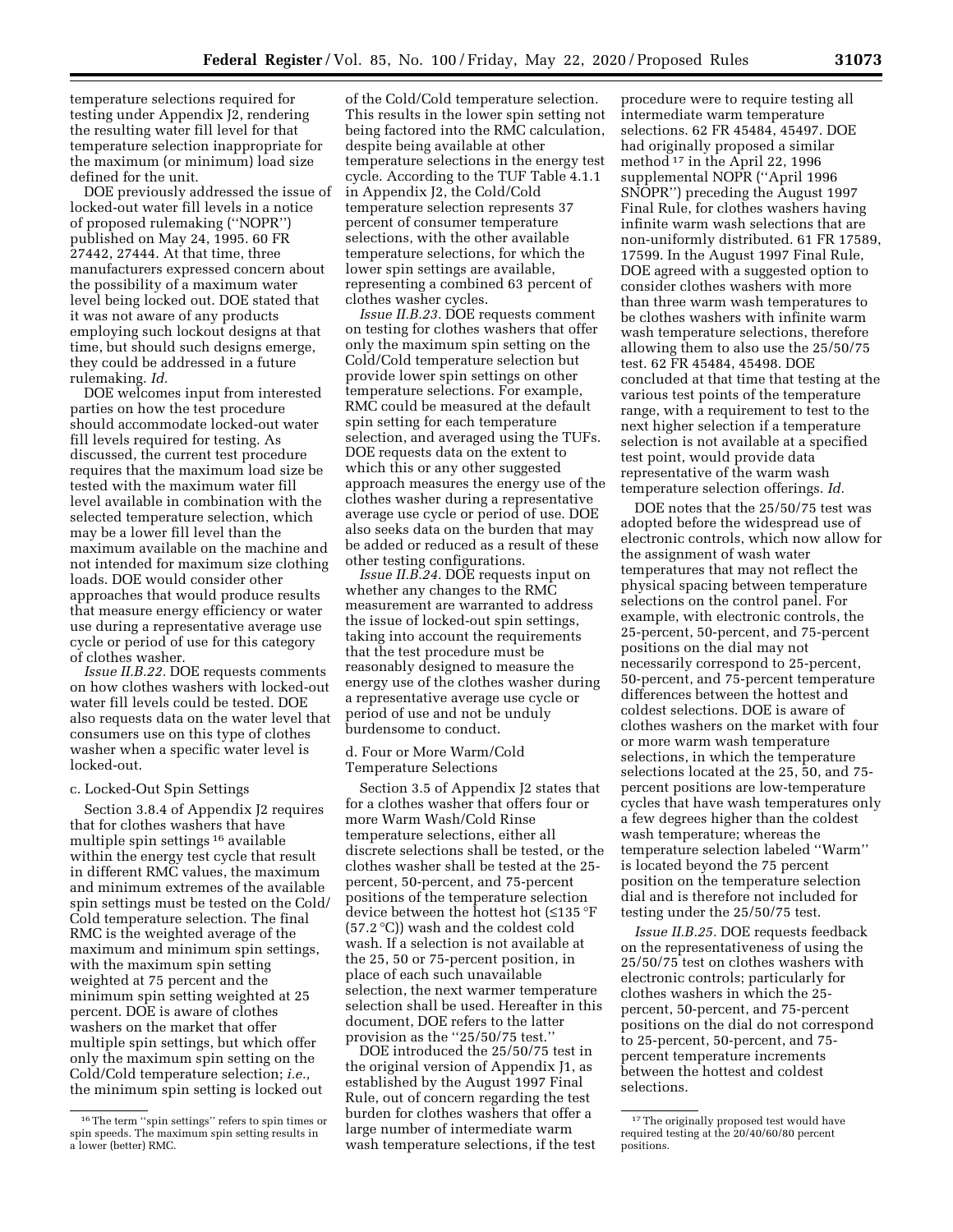*Issue II.B.26.* DOE also seeks information on alternative approaches for testing clothes washers with four or more Warm Wash/Cold Rinse temperature selections that would ensure that the test procedure is reasonably designed to measure the energy use of the clothes washer during a representative average use cycle or period of use, and is not unduly burdensome to conduct. Specifically, DOE requests comment on whether there is a less burdensome means for the test procedure to be reasonably designed to measure energy use or efficiency of the clothes washer during a representative average use cycle.

e. Clothes Washers That Generate All Hot Water Internally

DOE is aware of clothes washers on the market that draw only cold water and internally generate all hot water that may be required for a cycle by means of internal heating elements. As observed on the market, these clothes washers offer cold, warm, hot, and extra hot temperature selections. As part of determining the Cold Wash/Cold Rinse temperature selection, the instruction box in the flowchart in Figure 2.12.1 of Appendix J2 refers to ". . . multiple wash temperature selections in the Normal cycle [that] do not use any hot water for any of the water fill levels or test load sizes required for testing . . .'' DOE is considering rephrasing the text in Figure 2.12.1 of Appendix J2 to say ''. . . use *or internally generate* any heated water . . .'' (emphasis added) so that the wording of the Cold Wash/Cold Rinse flowchart in Figure 2.12.1 of Appendix J2 explicitly addresses these clothes washers. This change would reflect DOE's interpretation of the current Cold Wash/Cold Rinse flowchart and subsequent flowcharts for the Warm Wash and Hot Wash temperature selections for this type of clothes washer.

*Issue II.B.27.* DOE requests input on revising the phrasing of Figure 2.12.1 of Appendix J2 to specifically address the test method for clothes washers that internally generate all hot water used for a cycle by means of internal heating elements. DOE also seeks comment on whether and if so, to what extent, this change would affect the measured energy use of these clothes washers as compared to the current test procedure.

f. Non-Conventional Water Fill Control Systems

Classification of Water Fill Control Systems

Table 2.8 of Appendix J2 prescribes the required test load sizes based on the type of water fill control system (''WFCS'') on the clothes washer. Appendix J2 defines two main types of WFCS: Manual WFCS and automatic WFCS, which includes adaptive WFCS and fixed WFCS. Section 3.2.6.2 of Appendix J2 further distinguishes between user-adjustable and not-useradjustable automatic WFCSs. Additionally, section 3.2.6.3 of Appendix J2 accommodates clothes washers that have both an automatic WFCS and an alternate manual WFCS.

As electronic control panels become more sophisticated, determining which type of WFCS is used in a particular clothes washer can be difficult. Furthermore, the use of an electronic control panel enables a clothes washer to have combinations of WFCSs that were previously unforeseen and therefore not addressed in the test procedure (*e.g.,* multiple different adaptive WFCSs, or both adaptive and fixed WFCSs). The following are examples of such clothes washers that DOE has observed on the market:

*Example #1:* A clothes washer that uses an adaptive WFCS but includes an optional cycle modifier, most typically in the form of a control panel button, that affects the water level by adding either more or less water than would otherwise be used by the adaptive WFCS. DOE has observed several types of such optional cycle modifiers, such as ''deep fill'' and ''water plus,'' which use more water than the default adaptive WFCS; and ''eco,'' which uses less water than the default adaptive WFCS.

*Example #2:* A clothes washer that defaults to a fixed maximum water level if the user takes no action (*i.e.,* a fixed WFCS), and that offers a single optional button that provides a lower fill level than the default fill level if activated.

*Example #3:* A clothes washer with a control panel that allows the user to choose between two separate automatic WFCSs: One of which is an adaptive WFCS, and the other is a fixed WFCS that provides the maximum fill level regardless of load size (*e.g.,* ''deep fill'').

*Example #4:* A clothes washer with a control panel that allows the user to choose between two separate adaptive WFCSs: One that provides more efficient performance; and the other that provides higher fill levels, both of which adapt to the size of the clothing load.

*Example #5:* A clothes washer with a separate cycle labeled ''deep fill,'' as an alternative to the Normal cycle.

*Issue II.B.28.* DOE requests input on whether any changes are warranted for the definitions of automatic WFCS, manual WFCS, adaptive WFCS, and

fixed WFCS, specifically in the context of clothes washers currently on the market, and whether the current definitions appropriately reflect the products currently available. DOE also requests input on whether a definition of user-adjustable automatic WFCS should be considered, and if so, how it could be defined to best reflect the type of user-adjustable WFCSs currently on the market. Comments are also welcome on whether a less complex method of WFCS differentiation could be used that would still result in the test procedure being reasonably designed to measure energy efficiency and water use of clothes washers during a representative average use cycle or period of use, and not be unduly burdensome to conduct.

*Issue II.B.29.* As an alternative to considering revisions to the definitions of each type of WFCS, DOE could consider alternate approaches, such as using a flow chart—similar to the energy test cycle flowcharts in section 2.12 of Appendix J2—to guide the determination of which type of WFCS is available on a clothes washer. DOE requests comment on such an approach.

*Issue II.B.30.* DOE requests input on an approach that would result in a measurement of energy and water use during a representative average use cycle for clothes washers with unconventional WFCSs, such as in the examples provided, including the impacts on manufacturer burden associated with any such approach.

### Test Cycles and Calculations

Section 3.2.6.3 of Appendix J2 states that if a clothes washer with an automatic WFCS allows consumer selection of manual controls as an alternative, both the manual and automatic modes are tested. The energy and water consumption values are measured separately under each mode and then averaged; the average values are then used in the final calculations in section 4 of Appendix J2. The averaging of each value implies a 50-percent usage factor for each of the available WFCSs on the clothes washer.

Section 3.2.6.2.2 of Appendix J2 provides instructions for a clothes washer with a user-adjustable automatic WFCS. For this type of WFCS, four tests are conducted: (1) The first test uses the maximum test load and the automatic WFCS set in the setting that will give the most energy intensive result; (2) the second test uses the minimum test load and the automatic WFCS set in the setting that will give the least energy intensive result; (3) the third test uses the average test load and the automatic WFCS set in the setting that will give the most energy intensive result for the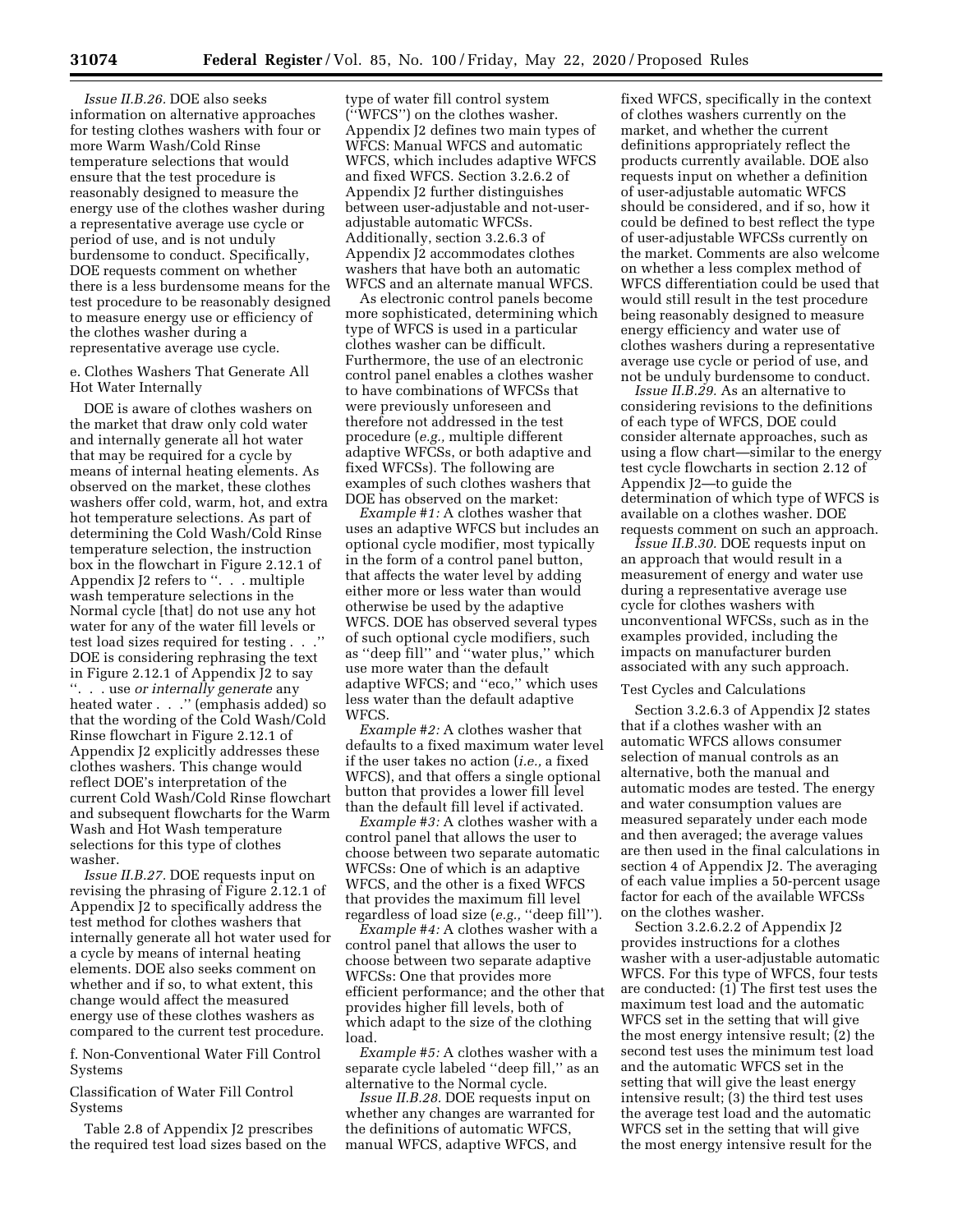given test load; and (4) the fourth test uses the average test load and the automatic WFCS set in the setting that will give the least energy intensive result for the given test load. The energy and water consumption for the average test load are the average of the third and fourth tests' results.

*Issue II.B.31.* DOE requests comment on whether the above test procedure requiring four separate tests meets the EPCA requirements of measuring the energy and water use during a representative average use cycle and not being unduly burdensome to conduct, and whether an approach that required less than four tests would meet this EPCA requirement.

*Issue II.B.32.* DOE requests comments on the representativeness of the WFCS setting and load size combinations tested for clothes washers with both automatic and manual WFCSs, as well as clothes washers with user-adjustable automatic WFCSs.

### g. Wash Time Setting

Section 3.2.5 of Appendix J2 defines how to select the wash time setting on a clothes washer. If no one wash time is prescribed for the wash cycle under test, the wash time setting is the higher of either the minimum or 70 percent of the maximum wash time available, regardless of the labeling of suggested dial locations. Hereafter in this document, DOE refers to this provision as the ''70-percent test.''

In the March 2012 Final Rule, DOE added instructions to the wash time section of Appendix J1 and Appendix J2 that specified the direction of rotation of electromechanical dials, and that the 70 percent test applies regardless of the labeling of suggested dial locations. 77 FR 13887, 13927. In the August 2015 Final Rule, DOE specified that, if 70 percent of the maximum wash time is not available on a dial with a discrete number of wash time settings, the nexthighest setting greater than 70-percent must be chosen. 80 FR 46729, 46745. DOE is considering, as described in the following sections, whether additional changes to section 3.2.5 of Appendix J2 are warranted to provide further clarity, particularly with regard to how the wash time setting should be interpreted for electronic control dials.

### Clarification for Electronic Cycle Selection Dials

DOE has observed on the market clothes washers that have an electronic cycle selection dial designed to visually simulate a conventional

electromechanical dial.18 In particular, DOE has observed clothes washers with an electronic dial that offers multiple Normal cycle selections; for example, ''Normal-Light,'' ''Normal-Medium,'' and ''Normal-Heavy,'' with the descriptor referring to the soil level of the clothing. On such clothes washers, the only difference between the three Normal cycles apparent to consumers when performing each cycle may be the wash time, although other less observable parameters may also differ. Although the electronic dial simulates the visual appearance of an electromechanical dial, the electronic dial is programmed with a preestablished set of wash cycle parameters, including wash time, for each of the discrete cycle selections presented on the machine. For this type of cycle selection dial, each of the discrete cycle selection options represents a selectable ''wash cycle'' as referred to in section 3.2.5 of Appendix J2, and a wash time is prescribed for each available wash cycle. Therefore, for clothes washers with this type of electronic dial, the wash cycle selected for testing must correspond to the wash cycle that meets the definition of Normal cycle in section 1.25 of Appendix J2. The wash time setting thus would be the prescribed wash time for the selected wash cycle; *i.e.,* the 70 percent test would not apply to this type of dial. DOE is considering whether any changes to section 3.2.5 of Appendix J2 are warranted to qualify further which type of dial would be subject to the 70 percent test.

*Issue II.B.33.* DOE requests feedback on whether section 3.2.5 of Appendix J2 should be further clarified regarding electronic cycle selection dials that visually simulate conventional electromechanical dials.

#### Direction of Dial Rotation

Section 3.2.5 of Appendix J2 also states that, for clothes washers with electromechanical dials controlling wash time, the dial must be turned in the direction of increasing wash time to reach the appropriate wash time setting. DOE is aware that not all electromechanical dials currently on the market can be turned in the direction of increasing wash time. On such models, the dial can only be turned in the

direction of decreasing wash time. DOE believes that the direction of rotation need only be prescribed on a clothes washer with an electromechanical dial that can rotate in both directions. Therefore, DOE is considering further amending section 3.2.5 of Appendix J2 to clarify that the requirement to rotate the dial in the direction of increasing wash time applies only to dials that can rotate in both directions.

*Issue II.B.34.* DOE requests comment on its understanding of the functioning of dials currently on the market, specifically with regard to the direction(s) of rotation and whether the wording of section 3.2.5 of Appendix J2 warrants revision to clarify that the requirement to rotate the dial in the direction of increasing wash time applies only to dials that can rotate in both directions.

## ''Wash Time'' Terminology

Finally, DOE is considering whether to state that the phrase ''wash time'' in section 3.2.5 of Appendix J2 refers to the period of agitation or tumble. This clarification would be consistent with the historical context of this section of the test procedure. In Appendix J as established by the September 1977 Final Rule, section 2.10 *Clothes washer setting* defined ''wash time'' as the ''period of agitation.'' As part of the January 2001 Final Rule, DOE amended section 2.10 of Appendix J by renaming it *Wash time (period of agitation or tumble) setting.*19 66 FR 3313, 3330. When establishing Appendix J1 in the August 1997 Final Rule, DOE did not include reference to ''period of agitation'' in section 2.10 of Appendix J1. 62 FR 45484, 45510. DOE did not address this difference from Appendix J in the preamble of the August 1997 Final Rule or the NOPRs that preceded that final rule, but given the continued reference to ''wash time'' in Appendix J1, did not intend to change the general understanding that wash time refers to the wash portion of the cycle, which includes agitation or tumble time. DOE has since further amended section 2.10 of both Appendix J1 and Appendix J2 as part of the March 2012 Final Rule and August 2015 Final Rule (in which section 2.10 was renumbered as section 3.2.5), with no discussion in these final rules of the statement that remained in Appendix J, where wash time referred to agitation or tumble time. DOE further notes that in current RCW models on the market, agitation or tumble may be

<sup>18</sup>On most electromechanical dials, the rotational position of the dial corresponds to the desired wash time. The user rotates the dial from the initial ''off'' position to the desired wash time position, and after starting the wash cycle, the dial rotates throughout the progression of the wash cycle until it reaches the off position at the end of the cycle. In contrast, an electronic dial contains a fixed number of selectable positions, and the dial remains in the selected position for the duration of the wash cycle.

<sup>19</sup> In this context, ''agitation'' refers to the wash action of a top-loading clothes washer, whereas ''tumble'' refers to the wash action of a frontloading clothes washer.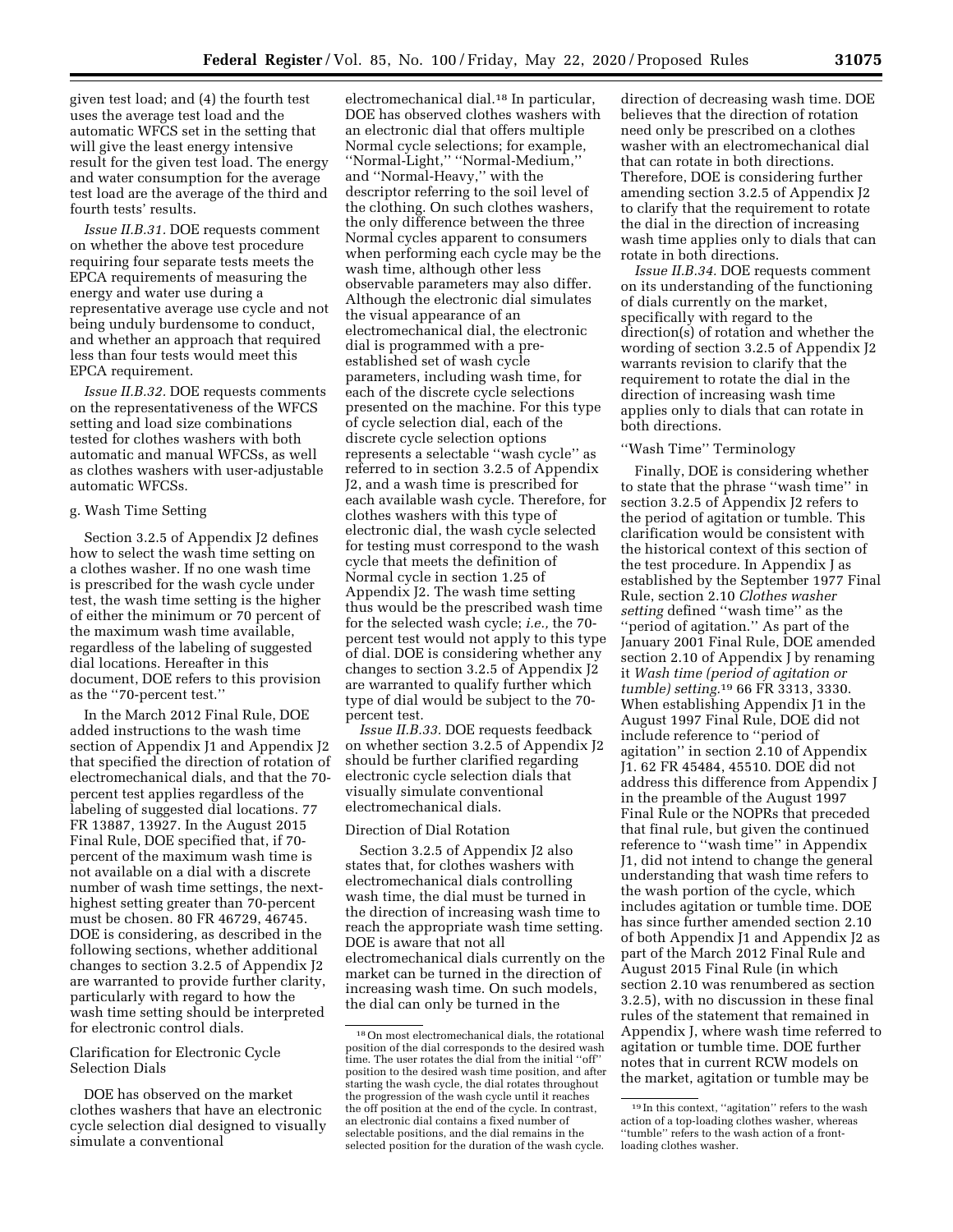periodic or continuous during the wash portion of the cycle.

*Issue II.B.35.* DOE requests feedback on whether DOE should consider reincorporating language into section 3.2.5 of Appendix J2 to clarify that the term ''wash time'' refers to the wash portion of the cycle, including agitation or tumble time.

#### h. Optional Cycle Modifiers

Section 3.2.7 of Appendix J2 states that for clothes washers with electronic control systems, the manufacturer default settings must be used for any cycle selections, except for (1) the temperature selection, (2) the wash water fill levels, or (3) if necessary, the spin speeds on wash cycles used to determine RMC. Specifically, the manufacturer default settings must be used for wash conditions such as agitation/tumble operation, soil level, spin speed on wash cycles used to determine energy and water consumption, wash times, rinse times, optional rinse settings, water heating time for water-heating clothes washers, and all other wash parameters or optional features applicable to that wash cycle. Any optional wash cycle feature or setting (other than wash/rinse temperature, water fill level selection, or spin speed on wash cycles used to determine RMC) that is activated by default on the wash cycle under test must be included for testing unless the manufacturer instructions recommend not selecting this option, or recommend selecting a different option, for washing normally soiled cotton clothing.

*Issue II.B.36.* DOE seeks comment on whether testing of cycle settings other than the manufacturer default settings would measure the energy efficiency and water use of the clothes washer during a representative average use cycle or period of use. DOE also seeks comment on whether the non-default selections required by the current DOE test procedure meet this requirement.

DOE has observed a trend towards increased availability of optional cycle modifiers such as ''deep fill,'' as described previously in this document, and ''extra rinse,'' among others. These optional settings may significantly impact the water and/or energy consumption of the clothes washer when activated. DOE has observed that the default setting of these optional settings on the Normal cycle is most often in the off position; *i.e.,* the least energy- and water-intensive setting. The growing presence of such features may, however, be indicative of an increase in consumer demand and/or usage of these features.

*Issue II.B.37.* DOE requests information regarding how frequently consumers use ''deep fill,'' ''extra rinse,'' or other cycle modifiers, as well as whether (and if so, by how much) such modifiers may increase the energy or water consumption of a wash cycle compared to the default settings on the Normal cycle. DOE also requests comment on whether testing these features in the default settings would produce test results that measure energy efficiency and water use of clothes washers during a representative average use cycle or period of use, and the burden of such testing on manufacturers.

6. Wash/Rinse Temperature Selections for Semi-Automatic Clothes Washers

Section II.B.2.d of this document discussed the installation of single-inlet semi-automatic clothes washers. This section discusses the wash/rinse temperature selections and TUFs applicable to all semi-automatic clothes washers. Semi-automatic clothes washers are defined at 10 CFR 430.2 as a class of clothes washer that is the same as an automatic clothes washer except that user intervention is required to regulate the water temperature by adjusting the external water faucet valves. DOE's test procedure requirements at 10 CFR 430.23(j)(2)(ii) state that the use of Appendix J2 to determine IMEF is required for both automatic and semi-automatic clothes washers. Similarly, the IWF measurement requirements at 10 CFR 430.23(j)(3)(ii) apply to ''clothes washer[s],'' which is defined in 10 CFR 430.2 to include semi-automatic clothes washers.

Semi-automatic clothes washers do not provide wash/rinse temperature selections on the control panel, and any combination of cold, warm, and hot wash temperatures and rinse temperatures can be implemented by the user. The following discussion provides relevant historical context on this issue.

Section 6.1 of Appendix J–1977 20 and Appendix J–1997 provided TUFs for the following wash/rinse temperature combinations for semi-automatic clothes washers: Hot/Hot, Hot/Warm, Hot/Cold, Warm/Warm, Warm/Cold, and Cold/ Cold. The definition of these TUFs indicated that these six wash/rinse temperature combinations were

required for testing. Section 3.2.2.6 of Appendix J–1977 and Appendix J–1997 and section 3.2.3.1.6 of Appendix J1– 1997 and Appendix J1–2001 provided a table indicating the following external water faucet valve positions required to achieve each wash and rinse temperature selection:

• *Hot:* Hot valve completely open, cold valve closed;

• *Warm:* Hot valve completely open, cold valve completely open; and

• *Cold:* Hot valve closed, cold valve completely open.

Under Appendix J–1977 and Appendix J–1997, the Hot/Hot, Warm/ Warm, and Cold/Cold temperature combinations were tested for semiautomatic clothes washers without regulating the water temperature between the wash and rinse portions of the cycle. However, for the Hot/Warm, Hot/Cold, and Warm/Cold temperature combinations to be tested, Appendix J– 1977 and Appendix J–1997 required the test administrator to manually regulate the water temperature in between the wash and rinse portions of the cycle by adjusting the external water faucet valves. As reflected in DOE's definition of semi-automatic clothes washer, user intervention is required to regulate the water temperature of all semi-automatic clothes washers (*i.e.,* user regulation of water temperature is the distinguishing characteristic of a semi-automatic clothes washer).

When it established Appendix J1– 1997, DOE combined all of the TUF tables—for both automatic and semiautomatic clothes washers—that were also provided in section 5 and section 6 of Appendix J–1997 into a single condensed table in Table 4.1.1 of Appendix J1–1997. 62 FR 45484, 45512. In contrast to Appendix J–1997, which provided separate TUF tables for every possible set of available wash/rinse temperature selections, the new simplified table in Appendix J1–1997 was organized into columns based on the number of wash temperature selections available on a clothes washer. Warm rinse was considered separately within each column of the table. *Id.* In the current version of Appendix J2, Table 4.1.1 remains a single simplified table, although in the August 2015 Final Rule, DOE clarified the column headings by listing the wash/rinse temperature selections applicable to each column. 80 FR 46729, 46782.

The simplified Table 4.1.1 in Appendix J2 does not state which column(s) of the table are applicable to semi-automatic clothes washers. In the May 2012 Direct Final Rule, DOE stated that it was not aware of any semiautomatic clothes washers on the

<sup>20</sup>Throughout this section, to distinguish different versions of each test method, DOE uses the following nomenclature: Appendix [letter]-[year of amendment]. For example, the original version of Appendix J is referred to as Appendix J–1977. The version as amended by the August 1997 Final Rule is referred to as Appendix J–1997, and so forth.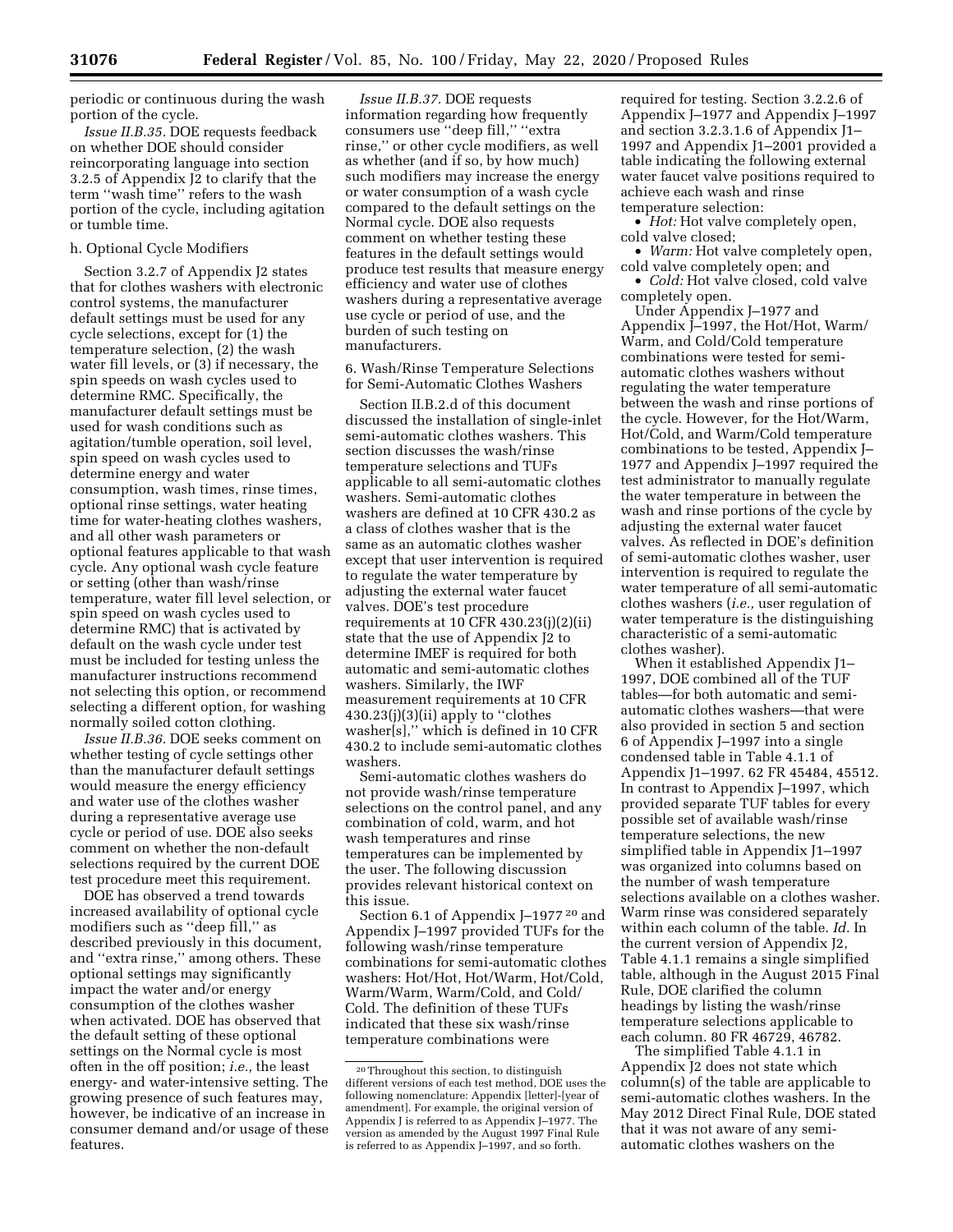market. 77 FR 32307, 32317. However, DOE is currently aware of several semiautomatic clothes washer model available in the U.S. market.

*Issue II.B.38.* DOE requests input on whether the test procedure should be amended with regard to the specificity of wash/rinse test combinations for semi-automatic clothes washers in Appendix J2, and whether those updates would provide test results that measure energy efficiency and water use during a representative average use cycle or period of use, and whether they would be unduly burdensome to conduct.

#### 7. Usage Factors

DOE requests information on whether, in accordance with 42 U.S.C. 6293(b)(3), the consumer usage factors incorporated into the test procedure produce test results that measure energy efficiency and water use of clothes washers during a representative average use cycle or period of use. DOE also seeks comment on whether testing cycle configurations with usage factors below a certain percentage would be unduly burdensome to conduct and would not be considered to be reasonably designed to measure energy and water use during a representative average use cycle or period of use because they are rarely used by consumers.

#### a. Temperature Usage Factors

As described in section II.B.6 of this document, TUFs are weighting factors that represent the percentage of wash cycles for which consumers choose a particular wash/rinse temperature selection. The TUFs in Table 4.1.1 of Appendix J2 are based on the TUFs introduced in Appendix J1–1997 by the August 1997 Final Rule. As described in the April 1996 SNOPR, DOE established the TUFs in Appendix J1–1997 based on an analysis of consumer usage data provided by Procter & Gamble (''P&G''), the Association of Home Appliance Manufacturers (''AHAM''), General Electric Company (''GE''), and Whirlpool Corporation (''Whirlpool''), as well as linear regression analyses performed by P&G and the National Institute of Standards and Technology (''NIST''). 61 FR 17589, 17593. DOE understands that consumer usage patterns may have changed since the introduction of Table 4.1.1 in Appendix J1–1997.

DOE recognizes that some possible combinations of wash/rinse temperature selections that could be offered on a clothes washer are not represented in Table 4.1.1 (*e.g.,* the current table would not accommodate a clothes washer that offers only Extra-Hot/Cold and Cold/

Cold wash/rinse temperature selections).

*Issue II.B.39.* DOE requests data on current consumer usage frequency of the wash/rinse temperature selections required for testing in Appendix J2.

*Issue II.B.40.* DOE requests input on whether requiring measurement of cycle selections with low TUFs (for example, the current Table 4.1.1 lists TUFs including 5, 9, and 14 percent) is consistent with the EPCA requirement that the test procedure be reasonably designed to measure the energy use or efficiency of the clothes washer during a representative average use cycle or period of use, and not be unduly burdensome to conduct.

*Issue II.B.41.* DOE requests information on whether any combinations of wash/rinse temperature selections not currently represented in Table 4.1.1 of Appendix J2 exist. DOE also seeks data to support how the TUFs for such combinations could be defined to ensure that the test procedure measures energy and water consumption during a representative average use cycle or period of use. DOE also seeks comments on whether any of the combinations in Table 4.1.1 should be removed as not reasonably designed to measure the energy use of the clothes washer during a representative average use cycle or period of use.

For semi-automatic clothes washers, DOE is considering whether amendments with regard to the specificity of wash/rinse temperature combinations and associated TUFs for semi-automatic clothes washers in Appendix J2 would provide test results that are reasonably designed to measure energy and water consumption during a representative average use cycle or period of use. As discussed in section II.B.6 of this RFI, Appendix J specified TUFs for semi-automatic clothes washers for six wash/rinse temperature combinations. Appendix J2 does not currently provide separate TUFs for semi-automatic clothes washers. Because the wash and rinse temperatures on a semi-automatic clothes washer are controlled directly by the consumer by adjusting the hot and cold water faucets, DOE understands that the appropriate TUFs for semi-automatic clothes washers that best reflect energy and water consumption during a representative average use cycle or period of use may be different from those of automatic clothes washers.

*Issue II.B.42.* DOE requests input on whether to specify TUFs for semiautomatic clothes washers in Appendix J2, and if so, how the TUFs should be defined to be reasonably designed to

measure energy and water consumption during a representative average use cycle or period of use for semiautomatic clothes washers.

#### b. Load Usage Factors

Load Usage Factors (''LUFs'') are weighting factors that represent the percentage of wash cycles that consumers run with a given load size. Table 4.1.3 of Appendix J2 provides two sets of LUFs based on whether the clothes washer has a manual WFCS or automatic WFCS.

For a clothes washer with a manual WFCS, the two LUFs represent the percentage of wash cycles for which consumers choose the maximum water fill level and minimum water fill level, regardless of the actual load size. For a clothes washer with an automatic WFCS, the three LUFs represent the percentage of cycles for which the consumer washes a minimum-size, average-size, and maximum-size load. The values of these LUFs are intended to approximate a normal distribution that is slightly weighted towards the minimum load size. This distribution is based on consumer load size data provided by P&G in support of the development of Appendix J1–1997.21

*Issue II.B.43.* DOE requests data on current consumer usage as related to the LUFs and whether any updates to the LUFs in Table 4.1.3 of Appendix J2 are warranted to reflect current consumer usage patterns. DOE specifically requests comment on whether the use of certain LUFs in the test procedure is consistent with the EPCA requirement that the test procedure be reasonably designed to measure energy and water use during a representative average use cycle or period of use without being unduly burdensome to conduct, because certain load sizes may be rarely used by consumers.

#### c. Load Size Table

Table 5.1 of Appendix J2 provides the minimum, average, and maximum load sizes to be used for testing based on the measured capacity of the clothes washer. The table defines capacity ''bins'' in 0.1 cu.ft. increments. The load sizes for each capacity bin are determined as follows:

• Minimum load is 3 pounds ("lb") for all capacity bins;

• Maximum load (in lb) is equal to 4.1 times the mean clothes washer

<sup>21</sup>The P&G load size data are provided on pages 13–20 in legacy Docket EE–RM–94–230A Comment 25, which is archived on the *regulations.gov*  website under Docket EERE–2006–TP–0065 Comment 27. Available at *[https://](https://www.regulations.gov/document?D=EERE-2006-TP-0065-0027) [www.regulations.gov/document?D=EERE-2006-TP-](https://www.regulations.gov/document?D=EERE-2006-TP-0065-0027)[0065-0027.](https://www.regulations.gov/document?D=EERE-2006-TP-0065-0027)*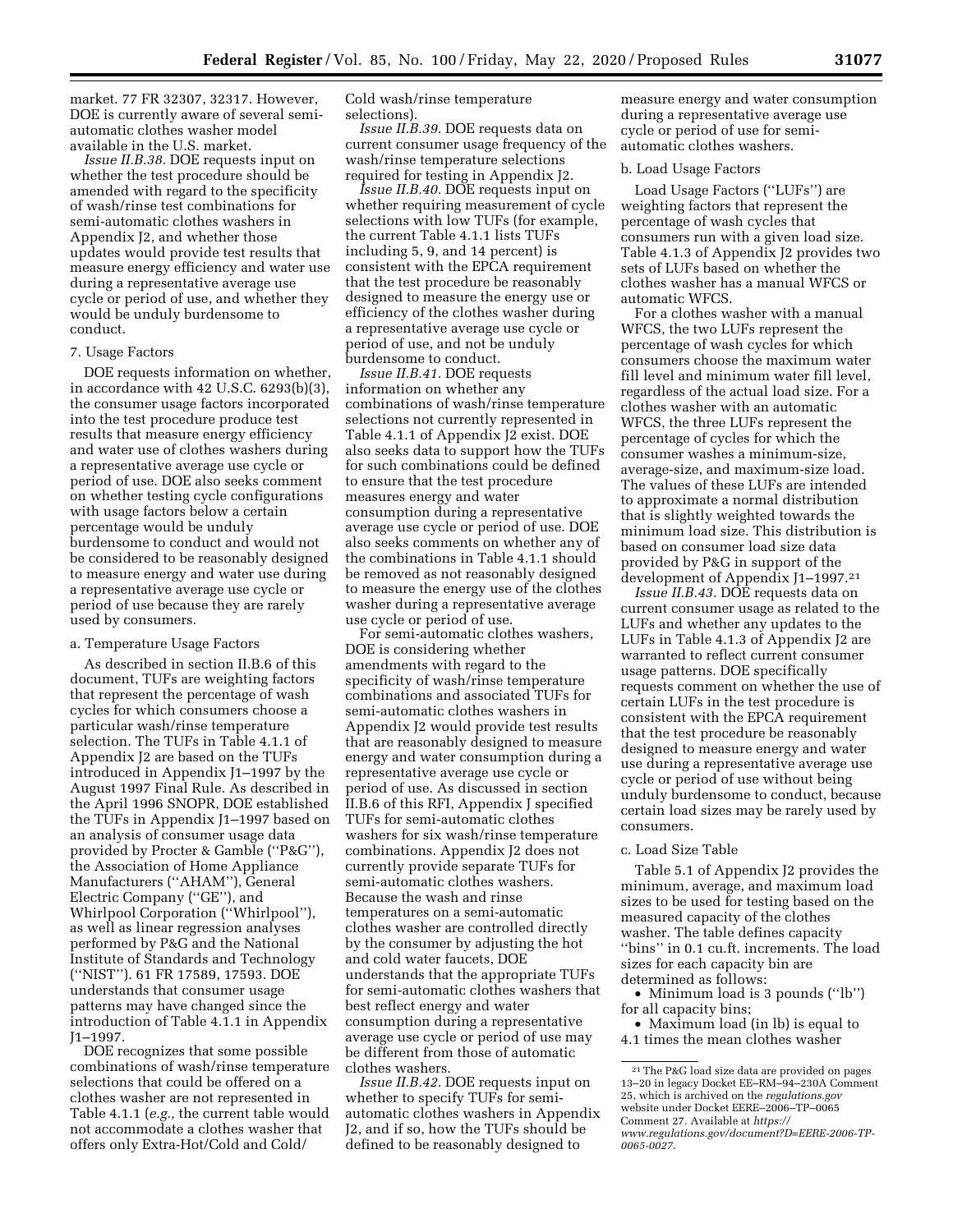capacity of each capacity bin (in cu.ft.); and

• Average load is the arithmetic mean of the minimum load and maximum load.

DOE originally introduced the load size table in Appendix J1 in the August 1997 Final Rule, which accommodated clothes container capacities up to 3.8 cu.ft. This load size table was provided by AHAM as part of AHAM's recommended test procedure changes for Appendix J1, as described in the April 1996 SNOPR. 61 FR 17589, 17595.

In the March 2012 Final Rule, DOE expanded Table 5.1 to accommodate clothes container capacities up to 6.0 cu.ft. 77 FR 13887, 13910. DOE extrapolated the load sizes to 6.0 cu.ft. using the same equations to define the maximum and average load sizes as described previously.

On May 2, 2016 and April 10, 2017, DOE granted waivers to Whirlpool and Samsung Electronics America Inc., respectively, for testing RCWs with capacities between 6.0 and 8.0 cu.ft.,<sup>22</sup> by further extrapolating Table 5.1 using the same equations to define the maximum and average load sizes as described previously. 81 FR 26215, 82 FR 17229. DOE's regulations in 10 CFR 430.27 contain provisions allowing any interested person to seek a waiver from the test procedure requirements if certain conditions are met. A waiver allows manufacturers to use an alternative test procedure in situations where the DOE test procedure cannot be used to test the product or equipment, or where use of the DOE test procedure would generate unrepresentative results. 10 CFR 430.27(a)(1) DOE's regulations at 10 CFR 430.27(l) require that as soon as practicable after the granting of any waiver, DOE will publish in the **Federal Register** a NOPR to amend its regulations so as to eliminate any need for the continuation of such waiver. As soon thereafter as practicable, DOE will publish in the **Federal Register** a final rule. Therefore, DOE will consider amending its test procedure to accommodate RCWs with capacities up to 8.0 cu.ft. as part of a future rulemaking.

Note that section II.B.4 of this document provides additional discussion regarding potential alternative approaches for representing clothes container capacity that DOE could consider, which might suggest a different solution for addressing largercapacity clothes washers than extrapolation of the existing Table 5.1.

*Issue II.B.44.* DOE requests comment on whether Table 5.1 of Appendix J2 should be extrapolated to accommodate RCW capacities up to 8.0 cu.ft., and if so, appropriate methods for extrapolation. More generally, DOE also requests data and information on whether the minimum, average, and maximum load size definitions in Table 5.1 are representative of the range of load sizes used by consumers for each capacity bin in the table, particularly for larger-capacity RCWs.23

#### d. Dryer Usage Factor

The dryer usage factor (''DUF'') represents the percentage of clothes washer loads dried in a clothes dryer. The DUF is used in section 4.3 of Appendix J2 in the equation for calculating the per-cycle energy required to remove the remaining moisture of the test load (*i.e.*, "drying energy'').

DOE first introduced the drying energy equation in Appendix J1 as part of the August 1997 Final Rule. DOE originally established a DUF value of 0.84, which was based in part on data provided by P&G, as described in the April 1996 SNOPR. 61 FR 17589, 17592; 62 FR 45484, 45489.

In the March 2012 Final Rule, DOE revised the DUF in Appendix J2 to 0.91 based on updated consumer usage data from the Energy Information Administration (''EIA'') 2005 Residential Energy Consumption Survey (''RECS''). 77 FR 13887, 13913.

*Issue II.B.45.* DOE specifically requests comment on whether the DUF in the test procedure is consistent with the EPCA requirement that the test procedure be reasonably designed to measure energy and water use during a representative average use cycle or period of use without being unduly burdensome to conduct, because certain drying cycles may be rarely used by consumers. DOE also requests data and information on whether any further adjustments to the DUF are warranted to reflect current consumer usage patterns.

# e. Spin Speed Usage Factors

Section 3.8.4.1 of Appendix J2 provides weighting factors for calculating the RMC value for clothes washers that have options such as multiple spin speeds or spin time settings that result in different RMC values, and that are available within the energy test cycle. The equation in section 3.8.4.1 of Appendix J2 assigns a 75-percent usage factor to the maximum

spin setting and a 25-percent usage factor to the minimum spin setting. In originally establishing the spin setting usage factors in Appendix J–1997, DOE considered P&G usage factor data for normal/regular cycle usage (in which maximum water extraction is assumed) as compared to delicate and permanentpress cycle usage (in which minimum water extraction is assumed). 62 FR 45484, 45489; see also AHAM comment in docket EE–RM–94–230A, pp. 2 and 8.24 DOE determined that the consumers washing less durable articles of clothing would refrain from using a higher spin cycle to prevent possible fabric damage, and that the spin setting usage factors correlated to the use of normal/regular cycle usage as compared to delicate and permanent-press cycle usage. *Id.* 

Note that section II.B.5.c of this document provides additional discussion regarding potential alternative approaches that DOE could consider for clothes washers with multiple spin speeds, which might suggest a different solution than maintaining the existing spin speed usage factors.

*Issue II.B.46.* DOE requests data and information on whether current consumer usage patterns warrant any adjustments to the spin speed usage factors. In particular, DOE requests consumer usage data regarding the selection of spin speeds on clothes washers that offer multiple spin speeds, and particularly the percentage of wash cycles for which consumers use the default spin settings. DOE also requests comment on whether the use of certain spin speed usage factors in the test procedure is consistent with the EPCA requirement that the test procedure be reasonably designed to measure energy and water use during a representative average use cycle or period of use without being unduly burdensome to conduct, because certain spin speeds may be rarely used by consumers.

#### f. Annual Number of Wash Cycles

Section 4.4 of Appendix J2 provides the representative average number of annual clothes washer cycles for the purpose of translating the annualized inactive and off mode energy consumption measurements into a percycle value applied to each active mode wash cycle. Separately, the number of annual wash cycles is also referenced in DOE's test procedure provisions at 10 CFR 430.23(j)(1)(i)(A) and (B),  $(j)(1)(ii)(A)$  and  $(B)$ , and  $(j)(3)(i)$  and  $(ii)$ for the purpose of calculating annual

<sup>22</sup>As noted, CCWs are limited under the statutory definition to a maximum capacity of 3.5 cubic feet for horizontal-axis CCWs and 4.0 cubic feet for vertical-axis CCWs. 42 U.S.C. 6311(21).

<sup>23</sup> DOE notes that the load size definitions could be considered independently from, or in conjunction with, the LUFs, as described in the previous section of this document.

<sup>24</sup>Available at: *[https://www.regulations.gov/](https://www.regulations.gov/document?D=EERE-2006-TP-0065-0011)  [document?D=EERE-2006-TP-0065-0011.](https://www.regulations.gov/document?D=EERE-2006-TP-0065-0011)*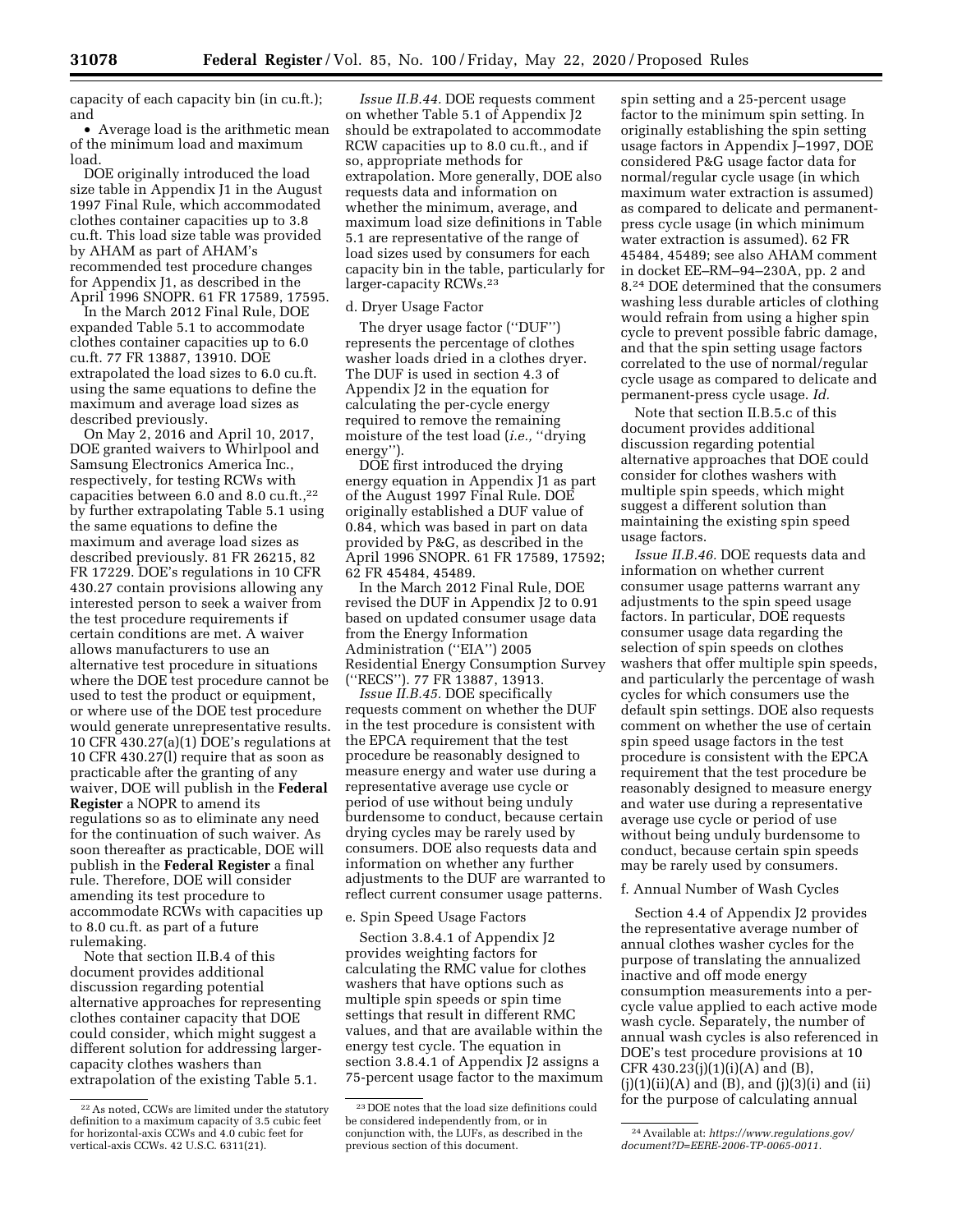operating cost and annual water consumption of a clothes washer.

In the August 1997 Final Rule, DOE estimated the representative number of annual wash cycles per RCW to be 392, which represented the average number of cycles per year from 1986 through 1994, based on P&G survey data provided to DOE as described in a NOPR published on March 23, 1995. 60 FR 15330, 15335; 62 FR 45484, 45501.

In the March 2012 Final Rule, DOE updated the representative number of wash cycles per year to 295 based on an analysis of the 2005 RECS data. 77 FR 13887, 13909. More recently, analysis of the 2009 RECS data suggests 284 cycles per year, and analysis of the 2015 RECS data (the most recent available) suggests 234 cycles per year.

*Issue II.B.47.* DOE requests data and information on whether any further adjustments to the number of annual wash cycles are warranted to reflect current RCW consumer usage patterns, as suggested by RECS data.

### g. Low-Power Mode Usage Factors

Section 4.4 of Appendix J2 allocates 8,465 combined annual hours for inactive and off modes. If a clothes washer offers a switch, dial, or button that can be optionally selected by the user to achieve a lower-power inactive/ off mode than the default inactive/off mode, section 4.4 assigns half of those hours (*i.e.,* 4,232.5 hours) to the default inactive/off mode and the other half to the optional lowest-power inactive/off mode. This allocation is based on an assumption that if a clothes washer offers such a feature, consumers will select the optional lower-power mode half of the time. 77 FR 13887, 13904. The allocation of 8,465 hours to combined inactive and off modes is based on an assumption of 295 active mode hours (assuming one hour per active mode wash cycle), for a total of 8,760 hours per year for all operating modes.

*Issue II.B.48.* DOE requests input on whether the annual hours allocated to combined inactive and off modes, as well as the assumed 50-percent split between default inactive/off mode and any optional lower-power inactive/off mode, result in a test method that measures the energy efficiency of the clothes washer during a representative average use cycle or period of use and would not be unduly burdensome to conduct.

8. Associated Equipment Efficiencies

a. Water Heater Efficiencies

Section 4.1.2 of Appendix J2 provides equations for calculating total per-cycle

hot water energy consumption for all water fill levels tested. The hot water energy consumption is calculated by multiplying the measured volume of hot water by a constant fixed temperature rise of 75 °F and by the specific heat of water, defined as 0.00240 kilowatthours per gallon per degree Fahrenheit (kWh/gal-°F). No efficiency or loss factor is included in this calculation, which implies an electric water heater efficiency of 100 percent.

Similarly, section 4.1.4 of Appendix J2 provides an equation for calculating total per-cycle hot water energy consumption using gas-heated or oilheated water, for product labeling requirements.25 This equation includes a multiplication factor ''e,'' representing the nominal gas or oil water heater efficiency, defined as 0.75.

These water-heating energy equations estimate the energy required by the household water heater to heat the hot water used by the clothes washer. Percycle hot water energy consumption is one of the four energy components in the IMEF metric.

*Issue II.B.49.* DOE requests input on whether any updates are warranted to the water heater efficiency values implied in section 4.1.2 and provided in section 4.1.4 of Appendix J2.

#### b. Drying Energy

Section 4.3 of Appendix J2 provides an equation for calculating total percycle energy consumption for removal of moisture from the test load in a clothes dryer; *i.e.,* the ''drying energy.'' The drying energy calculation is based on the following three factors: (1) A clothes dryer final RMC of 4 percent; (2) a clothes dryer energy factor (''DEF''), which is defined as 0.5 kWh/lb and represents the nominal energy required for a clothes dryer to remove moisture from a pound of clothes; and (3) the DUF which, as described previously in this document, is defined as 0.91 and represents the percentage of clothes washer loads dried in a clothes dryer. DOE is soliciting information to determine whether the final RMC value after drying and the DEF value should be revised as a result of recent updates to the DOE clothes dryer test procedure and any market changes due to the most recent energy conservation standards for clothes dryers.

DOE's test procedure for clothes dryers, codified at 10 CFR part 430, subpart B, appendix D1 (''Appendix D1"), prescribes a final RMC of between

2.5 and 5.0 percent, which is consistent with the 4-percent final RMC value in the clothes washer test procedure for determination of the DEF. However, DOE's alternate clothes dryer test procedure, codified at 10 CFR part 430, subpart B, appendix D2 (''Appendix D2''), prescribes a final RMC of between 1 and 2.5 percent for timer dryers, which are clothes dryers that can be preset to carry out at least one operation to be terminated by a time, but may also be manually controlled and do not include any automatic termination function. For automatic termination control dryers, which can be preset to carry out at least one sequence of operations to be terminated by means of a system assessing, directly or indirectly, the moisture content of the load, the test cycle is deemed invalid if the clothes dryer terminates the cycle at a final RMC greater than 2 percent. In the final rule establishing Appendix D2, DOE determined that a clothes dryer final RMC of 2 percent using the DOE test load would be more representative of clothes dryers currently on the market in that generally consumers would find a final RMC above this level unacceptable. Timer dryers are provided with a range of allowable final RMC during the test because DOE concluded that it would be unduly burdensome to require the tester to dry the test load to an exact RMC; however, the measured test cycle energy consumption for timer dryers is normalized to calculate the energy consumption required to dry the test load to 2-percent final RMC. 78 FR 49607, 49612–49624 (Aug. 14, 2013). Manufacturers may elect to use Appendix D2 to demonstrate compliance with the January 1, 2015, energy conservation standards; however, the procedures in Appendix D2 need not be performed to determine compliance with energy conservation standards for clothes dryers at this time.

*Issue II.B.50.* DOE requests input on whether the final RMC value in the drying energy calculation in Appendix J2 should be revised to align with the DOE clothes dryer test procedure at Appendix D2 or another value that is representative of clothes dryers currently on the market.

*Issue II.B.51.* DOE requests input on whether the current value of the DEF is representative of the nominal energy required for a clothes dryer to remove moisture from a pound of clothes, or whether an alternative value would be more representative.

<sup>25</sup>The Federal Trade Commission's EnergyGuide label for RCWs includes the estimated annual operating cost using natural gas water heating.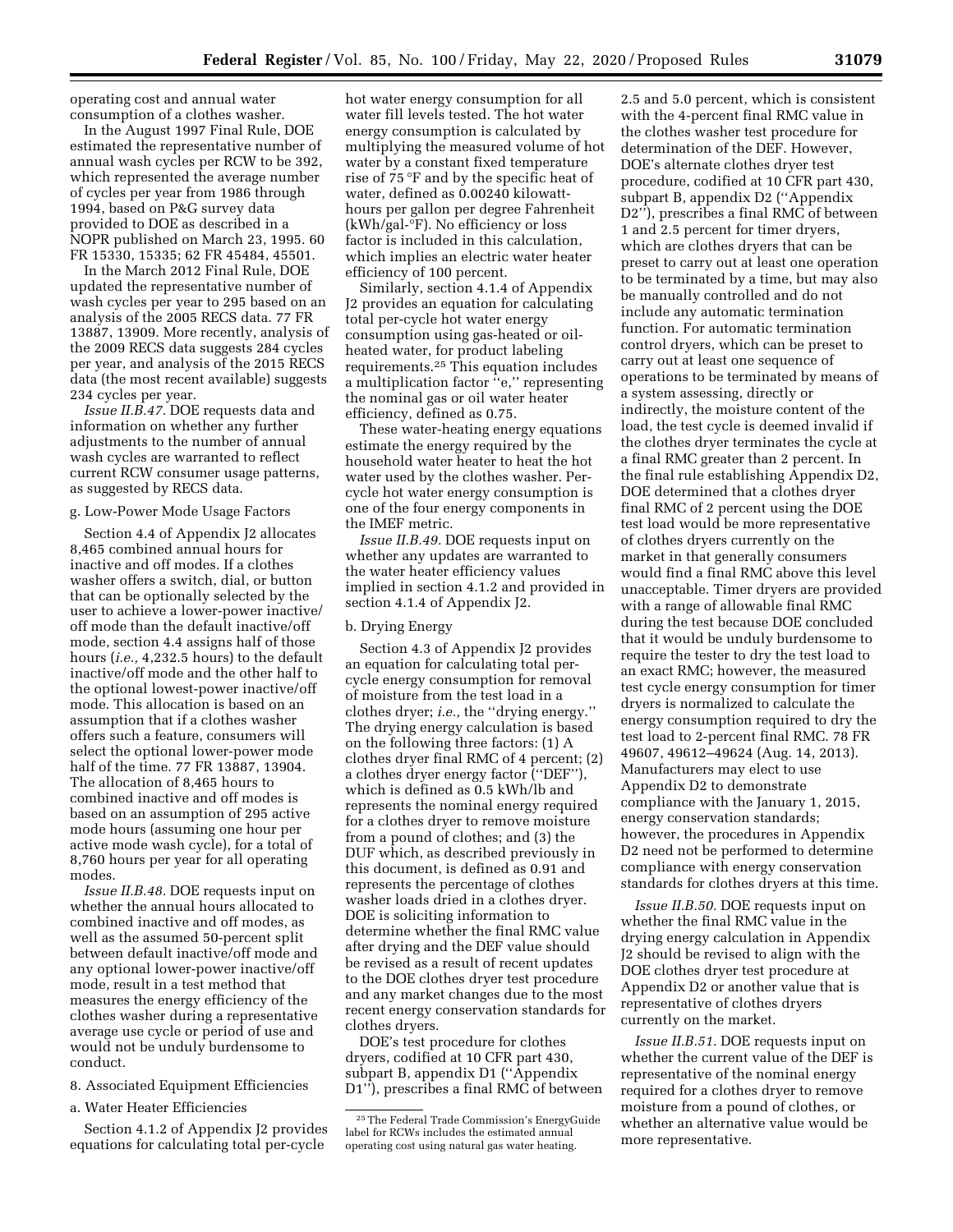#### 9. Non-Conventional Features

a. Clothes Washers With an Additional Wash System

DOE is aware of ''auxiliary'' or ''supplementary'' RCWs designed to accompany a standard-size RCW from the same manufacturer. In one configuration, a top-loading wash drum (*i.e.*, <sup>*c*</sup>'auxiliary'' clothes washer) is integrated into the top of a standard-size front-loading clothes washer (*i.e.,*  ''primary'' clothes washer). The primary front-loading clothes washer and the auxiliary top-loading clothes washer are powered through a single electrical plug; however, the primary clothes washer and the auxiliary clothes washer have separate control systems and can be operated independently from one another. Another configuration comprises a top-loading RCW sold as a separate product (*i.e.*, "supplementary" clothes washer) with independent controls and a separate electrical plug, and which is designed to be installed underneath certain front-loading RCWs within the space of a conventional pedestal or riser.

Because such auxiliary and supplementary clothes washers are installed in conjunction with a primary clothes washer, the presence and operation of two separate clothes washers may affect consumer usage patterns for both the primary and auxiliary or supplementary clothes washers, compared to if the consumer had only a primary clothes washer. For example, separating certain items from a clothing load to be washed in the auxiliary or supplementary clothes washer would reduce the size of the clothing load washed in the primary clothes washer or could result in fewer cycles being run in the primary clothes washer.

Additionally, in the case of an auxiliary clothes washer, which is integrated with the primary clothes washer and powered through a single electrical plug, the standby power might be ''double counted'' for both the primary clothes washer and the auxiliary clothes washer, since the standby power consumed by both clothes washers would be measured through the single electrical plug during both independent tests.

*Issue II.B.52.* DOE requests information on whether or how the presence of an auxiliary or supplementary clothes washer may affect usage patterns in the primary clothes washer.

*Issue II.B.53.* DOE requests input on the appropriate allocation of combined low-power mode energy consumption between auxiliary and primary clothes

washers that are powered through a single electrical plug.

b. Clothes Washers With a Pre-Treat Soaking Basin

DOE is aware of RCWs that contain a built-in basin that can be used to pretreat and soak clothing before the start of a wash cycle. As observed among models currently on the market, the soaking basin is separate from the main clothing drum and is filled with water through an auxiliary water nozzle separate from the water fill control system used for the main clothing drum. As described in the user manual, the pre-treat and soaking feature is recommended to be used before the RCW begins its main wash cycle operation. As observed among models currently on the market, use of the builtin basin and auxiliary water nozzle are not considered part of active washing mode, as defined by section 1.2 of Appendix J2.

*Issue II.B.54.* DOE requests consumer usage data on built-in pre-treat soak basins, as well as information on the amount of energy and water these basins typically use. DOE also requests information on whether and to what extent the energy and water use in the subsequent wash cycle would be impacted by the transfer of water and wet clothing from the pre-treat basin to the clothes washer drum.

### *C. Metrics*

In addition to adjustments to the current test procedure to produce MEF, IMEF, and IWF values that reflect current clothes washers and consumer use, DOE may also consider in a future rulemaking broader changes to key metrics that would, for example, harmonize the DOE test procedure with other industry test methods. In particular, DOE may consider changes to the energy efficiency metric and the water efficiency metric. DOE may also consider adjustments to the annual energy calculation.

#### 1. Energy Efficiency Metric

The current energy efficiency standards for RCWs are based on the IMEF metric, measured in cu.ft./kWh/ cycle, as calculated in section 4.6 of Appendix J2. IMEF is calculated as the capacity of the clothes container (in cu.ft.) divided by the total clothes washer energy consumption (in kWh) per cycle. The total clothes washer energy consumption per cycle is the sum of: (a) The machine electrical energy consumption; (b) the hot water energy consumption; (c) the energy required for removal of the remaining moisture in the wash load; and (d) the

combined low-power mode energy consumption.

The current energy efficiency standards for CCWs are based on the  $MEF_{12}$  metric, measured in cu.ft./kWh/ cycle, as determined in section 4.5 of Appendix J2. The  $MEF_{J2}$  metric differs from the IMEF metric by not including the combined low-power mode energy consumption in the total clothes washer energy consumption per cycle.

DOE could consider changing the energy efficiency metrics for RCWs or CCWs to maintain consistency with any changes to the capacity metric or for other reasons. For example, the  $MEF_{J2}$ or IMEF metric could be modified to incorporate a capacity based on weight of clothing, as described previously in this document, which would result in an MEF $_{J2}$  or IMEF expressed in terms of pounds of clothing per kWh per cycle.

*Issue II.C.1.* DOE requests feedback on whether to consider any changes to the energy efficiency metric defined in the test procedure, including the drivers for such a change and the form of a new metric.

### 2. Water Efficiency Metric

The current water efficiency standards for both RCWs and CCWs are based on the IWF metric, measured in gal/cycle/cu.ft, as calculated in section 4.2.13 of Appendix J2. IWF is calculated as the total weighted per-cycle water consumption (in gallons) for all wash cycles divided by the capacity of the clothes container (in cu.ft.). Unlike the IMEF metric, in which a higher number indicates more efficient performance, a lower IWF value indicates more efficient performance. DOE could consider inverting the existing calculation such that a higher value of IWF would represent more efficient performance, which would provide greater consistency with the IMEF metric.

*Issue II.C.2.* DOE requests feedback on whether to consider any changes to the water efficiency metric defined in the test procedure to maintain consistency with any changes to the capacity metric or for any other purpose, including those described for the energy efficiency metric, and whether it would be appropriate to invert the existing calculation such that a higher value of IWF would represent more efficient performance.

#### 3. Annual Energy Calculation

The annual energy consumption of an RCW is calculated as part of the estimated annual operating cost calculations at 10 CFR  $430.23(j)(1)(ii)(A)$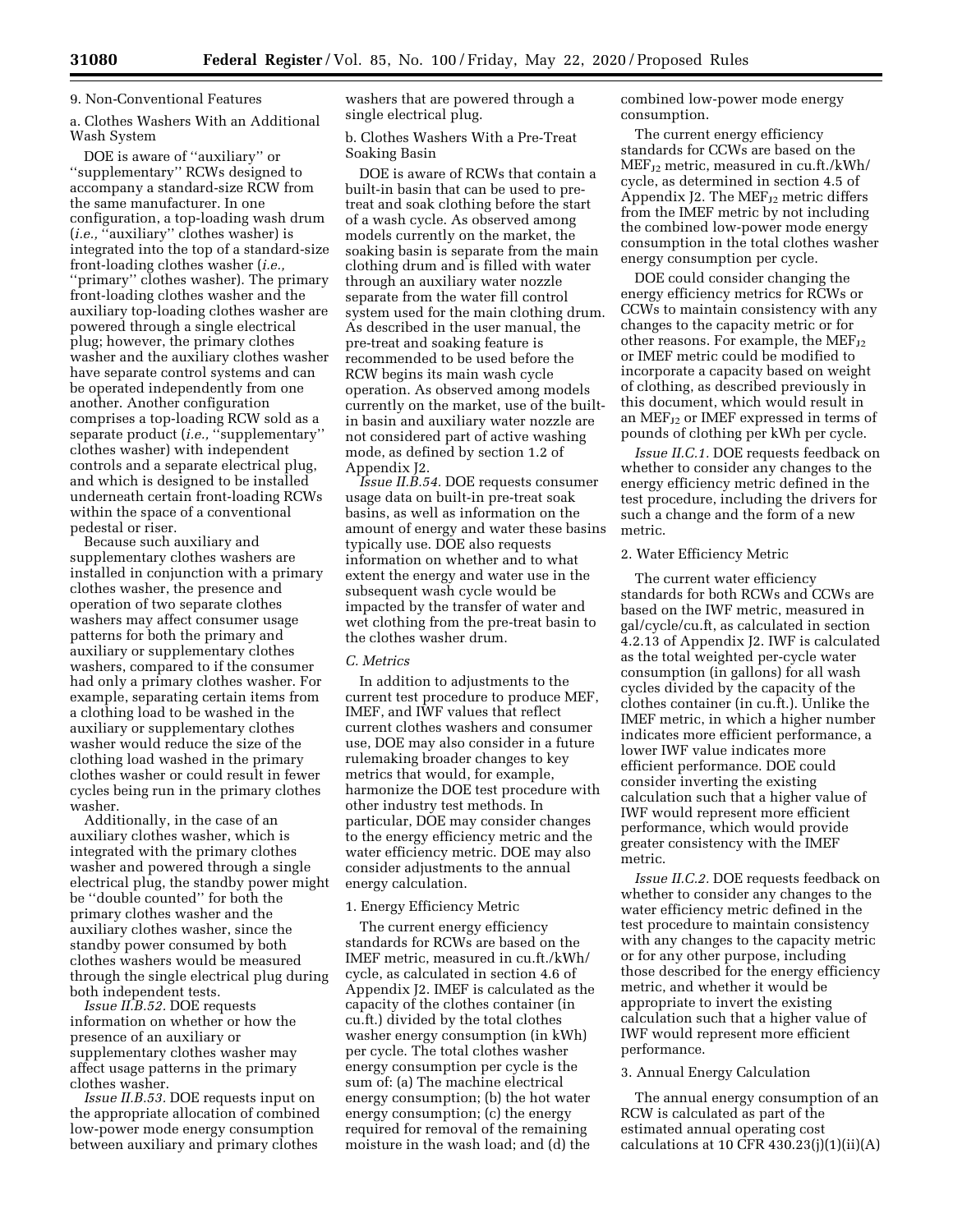and (B).26 In each equation, annual energy consumption is calculated by multiplying the per-cycle energy consumption 27 by the representative average RCW use of 295 cycles per year. The annual operating cost is provided to the consumer on the Federal Trade Commission (''FTC'') EnergyGuide label for RCWs.

DOE could consider changes to the method for calculating annual energy use to ensure that the calculation results in a measurement of energy use during a representative average use cycle. DOE may also consider changes to the overall calculation methodology that could improve the usefulness of the information presented to the consumer on the product label.

An increasingly wide range of RCW capacities are available on the market, ranging from less than 1 cu.ft. to greater than 6 cu.ft. When DOE originally developed the annual energy calculation methodology at 10 CFR 430.23(j)(1)(i), the test procedure accommodated clothes washers with capacities up to 3.8 cu.ft.28 According to the current calculation methodology, all RCWs are assumed to be used for 295 cycles per year, while the per-cycle energy reflects a weighted-average load size based on the clothes washer capacity. Therefore, the annual energy calculation reflects an annual volume of laundered clothing that scales with clothes washer capacity. The increasing range of RCW capacities available on the market may mean that the total amount of laundered clothing reflected in the annual energy calculation is no longer reflective of energy use during a representative average use cycle of RCWs of different sizes. For example, the current annual energy calculation methodology is based on an annual laundry volume of 2,258 pounds for a 3-cu.ft. RCW and 4,036 pounds for a 6-cu.ft. RCW.

This potential disparity is particularly notable when comparing the product labels of two RCW models with the same IMEF efficiency rating, but different capacities. Under the current annual energy calculation methodology, the information presented on the product label would indicate that the larger-capacity RCW would use significantly more annual energy than

the smaller-capacity model; however, the larger RCW's label would be based on a significantly larger amount of annual laundry than the smaller model, as illustrated above. If compared on the basis of an equivalent volume of laundered clothing, both RCWs could be expected to use the same amount of annual energy since they have the same IMEF efficiency rating. This potential disparity may limit the ability of an individual consumer to use the information presented on the product label to compare the differences in expected energy use among RCW models with the same rated energy efficiency but different capacities.

Given the increasingly wide range of RCW capacities available on the market, and the significant changes over time in estimated annual RCW cycles, DOE may consider whether any changes are warranted for the annual energy and annual water calculations to ensure that the results continue to reflect representative average use for all clothes washer sizes, to harmonize with any changes to other metrics within the DOE test procedures, and to continue to provide useful comparative information to consumers. For example:

• Revising the annual energy and annual water calculation methodology from being based on a fixed number of annual cycles to a fixed number of annual pounds of clothing.

• Varying the annual number of wash cycles based on clothes washer capacity, rather than a fixed number of annual cycles for all clothes washers.

*Issue II.C.3.* DOE requests data and information regarding whether and how the annual number of wash cycles varies as a function of clothes washer capacity. DOE also requests feedback on whether DOE should consider any changes to the annual energy or annual water calculation methodology and the burden associated with these potential changes.

## **III. Other Comments, Data, and Information**

In addition to the issues identified earlier in this document, DOE welcomes comment on any other aspect of the existing test procedures for clothes washers not already addressed by the specific areas identified in this document.

For example, as a general matter, DOE test procedures are intended to be performed to completion while a unit is installed in the test fixture. If a unit were to be uninstalled or removed from the test fixture before completion of the full test procedure, DOE would consider it a best practice to redo the complete test once the unit is reinstalled in the test fixture. Appendix J2 does not

currently specify that the entire test procedure should be conducted without interruption, but DOE could consider adding such specification if doing so would lead to more repeatable and reproducible test results, particularly for the active mode portion of the test. DOE recognizes that given the differences in test conditions between active mode and inactive/off mode testing,29 that these two portions of the test could be performed in separate test fixtures.

DOE recently issued an RFI to seek more information on whether its test procedures are reasonably designed, as required by EPCA, to produce results that measure the energy use or efficiency of a product during a representative average use cycle or period of use. 84 FR 9721 (Mar. 18, 2019). DOE seeks comment and information on this issue as it pertains to the test procedure for clothes washers along with comments and information on the following:

*Issue III.1.* DOE particularly seeks information regarding whether amended test procedures would more accurately or fully comply with the requirement that they be reasonably designed to produce test results that measure energy efficiency and water use of clothes washers during a representative average use cycle or period of use.

*Issue III.2.* DOE requests information that would ensure that the test procedure is not unduly burdensome to conduct. Specifically, DOE requests comments on whether potential amendments based on the issues discussed would result in a test procedure that is unduly burdensome to conduct, particularly in light of any new products on the market since the last test procedure update.

*Issue III.3.* DOE requests feedback on any potential amendments to the existing test procedures that could be considered to address impacts on manufacturers, including small businesses.

*Issue III.4.* DOE requests comment on the benefits and burdens of adopting any industry/voluntary consensus-based or other appropriate test procedure, without modification.

*Issue III.5.* DOE seeks information on how the test procedures could be amended to reduce the cost of new or additional features and make it more

<sup>26</sup>Part (A) provides the calculation when electrically heated water is used. Part (B) provides the calculation when gas-heated or oil-heated water is used.

<sup>27</sup>These equations include the machine electrical energy consumption, hot water energy consumption, and combined low-power mode energy consumption; they exclude the energy consumption for removal of moisture from the test load (*i.e.,* the ''drying energy'').

<sup>28</sup>The maximum capacity in the original load size table in Appendix J1–1997 was 3.8 cu.ft.

<sup>29</sup>Specifically, section 3.9 of appendix J2 specifies for combined low-power mode testing (*i.e.,* inactive/off mode testing) to establish the testing conditions set forth in sections 2.1 (electrical energy supply), 2.4 (test room temperature), and 2.10 (clothes washer installation); but does not require establishing the other test conditions in section 2 of appendix J2 (*e.g.,* supply water and water pressure).